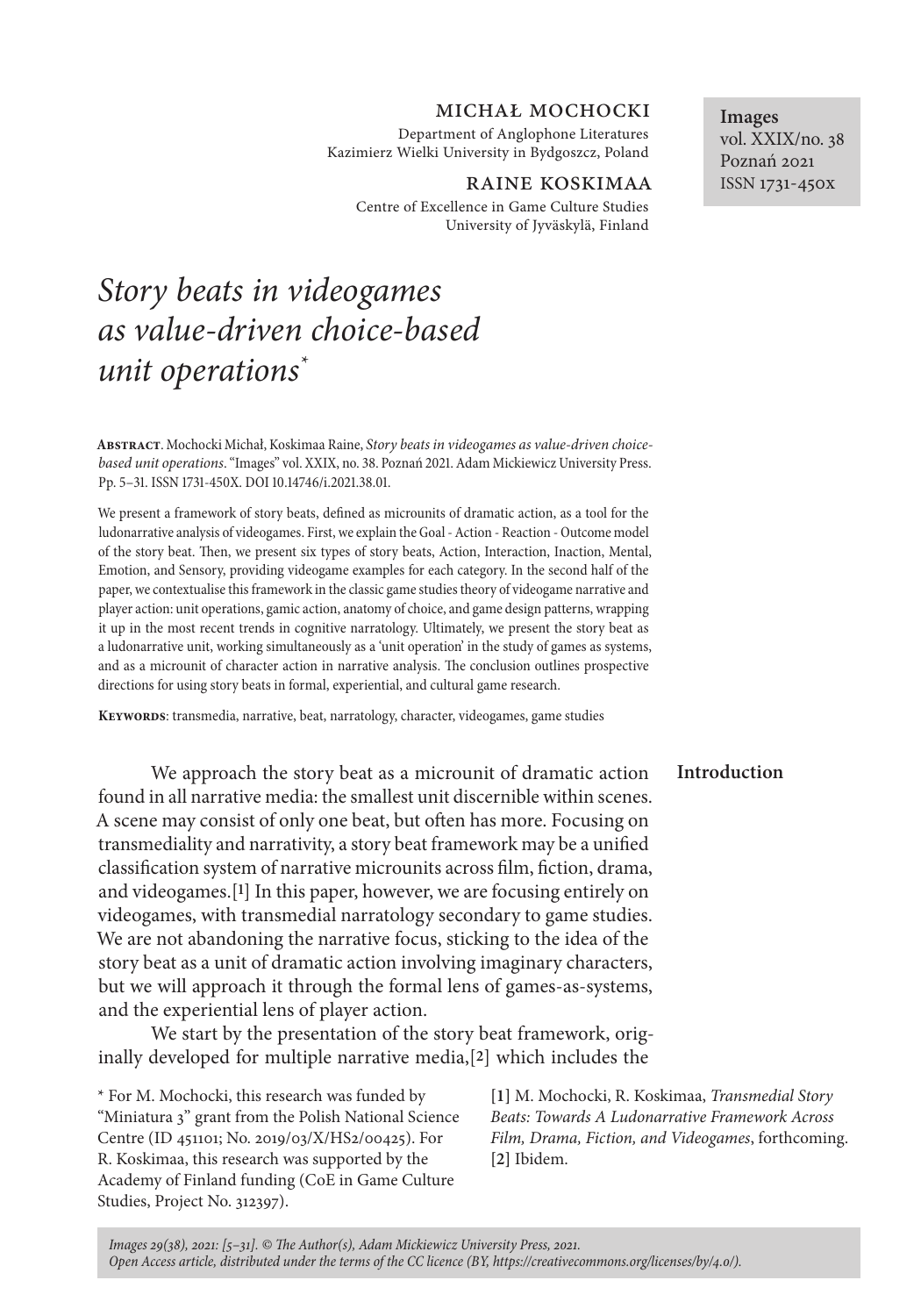#### **6** michał mochocki, raine koskimaa

GARO structural model of the beat and a classification system with six categories. In sections 2 and 3, we demonstrate the framework with videogame examples for each category. The games are selected for practical purposes in that they employ specific beat types in an illustrative way, but many other games could have been used as well. Finally, in sections 4 and 5, we position story beats in the 'foundational' theories of game narratives and gamic action developed in the 2000s: unit operations, gamic action, anatomy of choice, and game design patterns. The conclusion outlines prospective directions for using story beats in formal, experiential, and cultural game research.

# **The story beats framework explained**

The GARO structural model for story beats[**3**] has four parts:

(G) Goal: what the acting character is trying to achieve in terms of story values. Story values are binaries, such as "alive/dead", "locked/ unlocked", "hostile/friendly", "known/unknown" etc., with the character's intended goal expressed in the infinitive ("to do… / to achieve…"),

(A) Action: what the active agent is doing to achieve G, expressed as a gerund or active verb,

(R) Reaction: what resistance comes from an opposing force, also expressed as a verb. This R is driven by a corresponding Goal, "not to do…" or "to do … instead", running contrary to the G that drives A.

(O) Outcome: what results from the A+R confrontation, expressed in terms of story values being changed or staying unchanged. If a value is changed, this is a turning point for the scene.

Sometimes the beat is more R- than A-driven, especially if it is the R-eaction that relies on the player character's choice. See 3.1 and 3.2.

The R part has some less obvious variants besides an actively opposing force. **Passive resistance** is one alternative. For instance, the (G) Goal is "to unlock the door" (story value: "locked/unlocked"; which may be linked to higher-level values "imprisoned/free"). The (A) is the Action of "lockpicking" (may also be "bashing down", or "shooting the lock", etc.). The (R) is the opposing Reaction, which in this case is passive "resisting" by the mechanism, its countergoal being "to remain locked". The (O) Outcome will either change the story value "locked > unlocked", or fail to do so.

Another variant is **Internal struggle** beats that locate A and R in the character's mind as two opposing ideas or desires.

We also accept **R-less beats** (GA\_O) as the weakest form of what could possibly count as dramatic action. Examples include: conducting a library search to find critical information; tracking footprints in the forest; shooting at a motionless target; climbing a wall. The confrontation happens between the character's A and the difficulty of the task, as determined by environmental factors and the character's skill level. This is similar to 'passive resistance', but it hardly makes sense to say that books, footprints, target shields, or walls are "resisting". The essential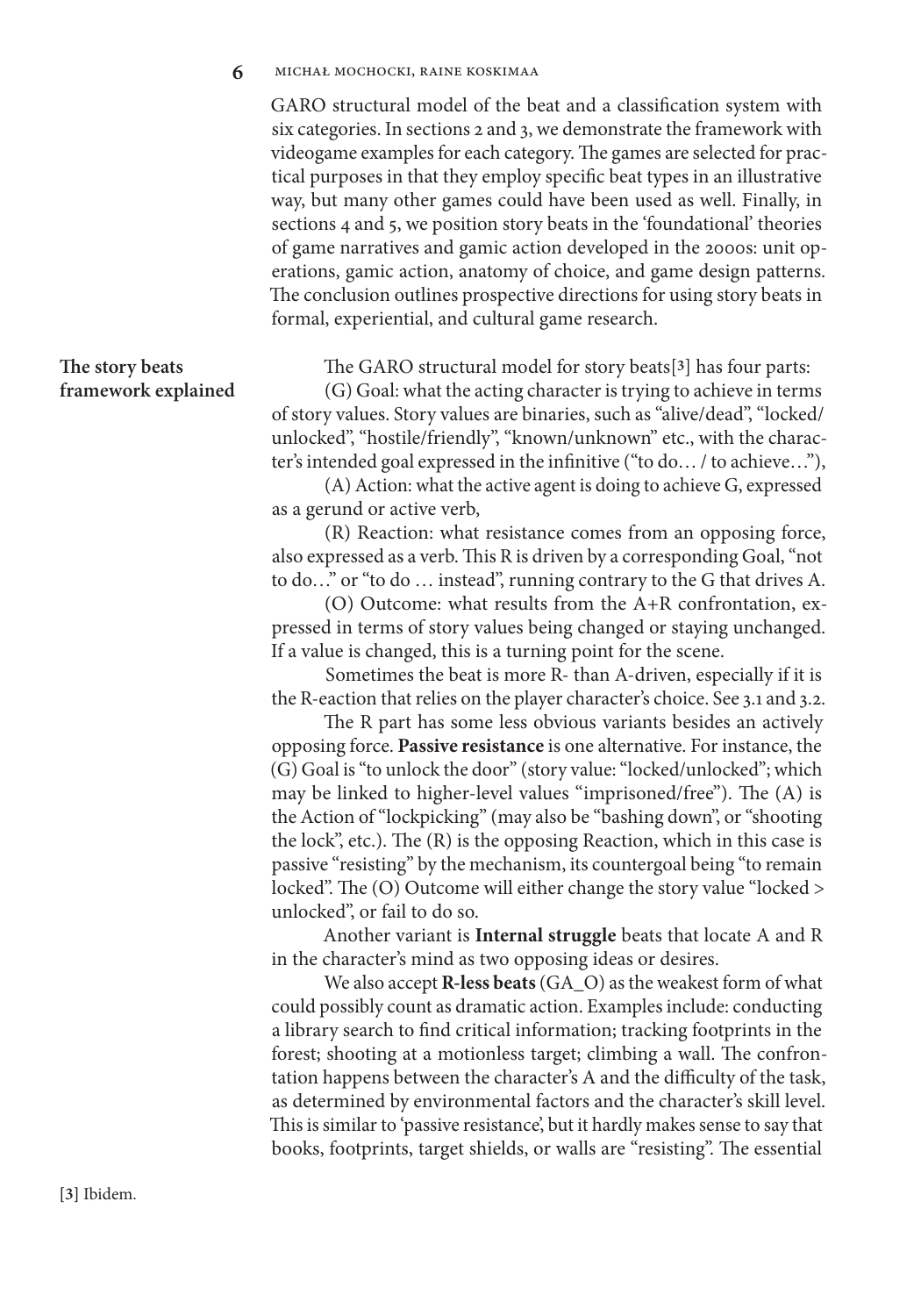point is that the A may succeed or fail, so the O remains uncertain. The risk of failure is enough to add dramatic tension to the A.

With such variations, this model powers various categories of story beats, which we classify according to the nature of dramatic action driving the beat:

1) Action Beats, driven by DO-ing, divided into Physical, Magical, and Technical subtypes,

2) Interaction Beats, driven by SAY-ing or INTERACT-ing, divided into Feel good/bad, Convince, Find out, and Change status,

3) Inaction Beats, defined by NON-action, divided into Physical stoppage and Verbal stoppage,

4) Emotion Beats, driven by FEEL-ing, divided into Calm and Trigger,

5) Mental Beats, driven by THINK-ing, divided into Psionics, Decision, and Discovery,

6) Sensory Beats, driven by SENSE-ing, divided into Natural senses and Super senses.

This framework is informed by a mix of literature on story beats in the theatre,[**4**] film,[**5**] fiction,[**6**] and videogames,[**7**] plus 'stragetic experiential modules' from experiential marketing.[**8**] For detailed credits, see Mochocki & Koskimaa;[**9**] though it seems this paper will be out first).

As creative work often deviates from ideal models, we come across mixed-type beats, with the A and R in the A+R confrontation representing different categories (see 2.0 below). We also have incomplete beats with no O, often in chains of A+R confrontations where the next A doubles as R(eaction) to the previous beat. Due to limited space, in this paper we focus on standard full-size beats, but it should be noted that GARO as the basic 'atom' of dramatic action is divisible into 'subatomic' parts.

Story beats are defined by **dramatic** action: one that struggles with an opposing reaction/resistance, and the outcome of this confrontation is/seems uncertain. This is contrasted with **simple**, i.e. non-dramatic, action that effortlessly succeeds. To adjust the granularity of story beats to a reasonable level, we also introduce **serial action**: aggregation of multiple microactions aimed at the same goal. In video game studies, this is particularly useful in the analysis of combat scenes.

**[4]** W. Dunne, *The Dramatic Writer's Companion: Tools to develop characters, cause scenes, and buildstories,* Chicago 2009.

**[5]** R. McKee*, Story: Substance, structure, style and the principles of screenwriting,* New York 1997. **[6]** K. Cowley, *Action beats, dialogue beats and beat variation*, [in:] *Stories Matter*, 2014, <http:// www.katherinecowley.com/blog/action-beats-dialogue-beats-and-beat-variation/>, accessed: 2.03.2020; eadem, *Writing Powerful Story Beats in* 

*Fiction,* SlideShare 2016, <https://www.slideshare.net/ kathycowley/writing-powerful-story-beats-in-fiction>, accessed: 2.03.2020.

**[7]** A. Ganszyniec, *Narrative-driven Game design*, YouTube 2018, <https://www.youtube.com/ watch?v=KR6W6YkUcd4>, accessed: 2.03.2020. **[8]** B. Schmitt, *Experiential Marketing: How to get customers to sense, feel, think, act, and relate to your company and brands*, New York 1999.

**[9]** M. Mochocki, R. Koskimaa, forthcoming.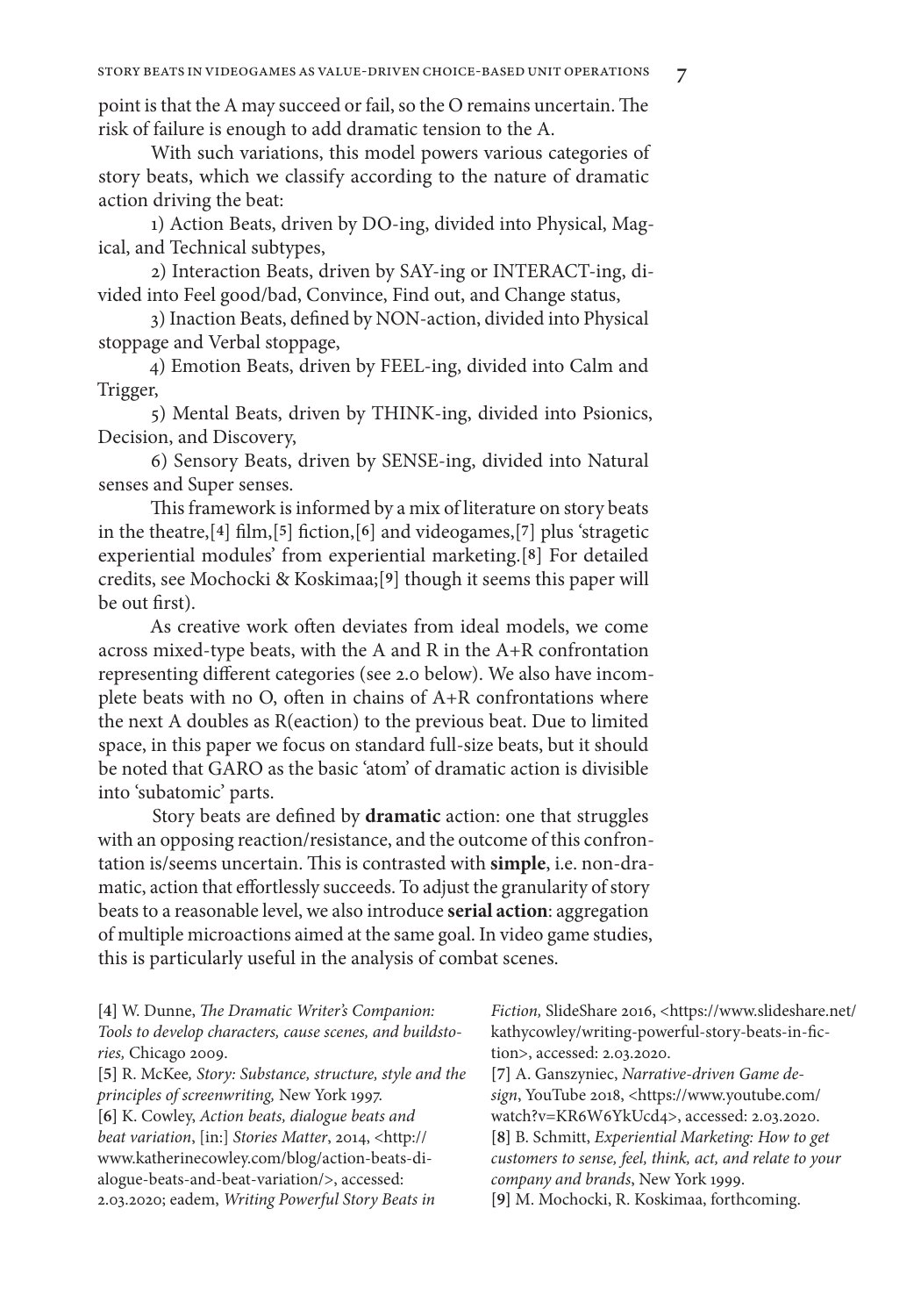If we were to isolate single (not serial) actions in combat in *Witcher 3*, we would have: fast attack, strong attack, dodge, change weapon, move, eat food, drink potion, use a witcher sign. Some of those can be story beats defined by dramatic action: attacks as A-actions meet with R-reactions; dodge counts as Geralt's R to somebody's A. Some are not: healing and the Quen sign (magic shield) meet no opposing force, being 'simple' (non-dramatic) actions. Moreover, in prolonged combat with multiple attacks, movements, and defensive actions, most are of little consequence. Damage is being dealt and healing resources spent in small amounts, without a sudden change in the life/death situation. Only one or two decisive attacks become value-changing turning points: those that kill, incapacitate, or which otherwise determine victory. This can be seen as multiple inconsequential beats, escalating to one beat (climax) with the turning point that ends the scene.[**10**] Alternatively, all combat and healing actions can thus be framed as one **serial** A action expressed in one verb: "fighting"; with a similarly serialised R reaction "fighting back" constituting only one beat.

It is also possible to point to mid-scene turning points: moments that do not yet decide 'win/lose' but 'gain a significant advantage', such as disarming or stunning the enemy. In Dunne's dramatic writer's companion, "a change of beat often reflects a change of strategy."[**11**] If a character fails to do something on their first try, and immediately tries a new strategy and wins, we have a two-beat scene. Video game combat easily lends itself to such compartmentalisations: a 'change of strategy' enacted by a change of weapon or preferred form of attack, or moving from one opponent to the next, or switching from offensive to defensive tactics. This last option makes sense in *Witcher 3*; we may fight a group of drowners defensively, with frequent dodging and healing as we are knocking monsters down one by one, only to switch to offensive style with the last creature. Consequently, the scene would have two beats (defensive combat + offensive combat). An even better example from *Witcher 3* is a confrontation with shield-bearing enemies, the first beat aiming to change the "shielded/unshielded" story value, to refocus on "alive/dead" when the shield is dropped.

It is certainly possible to scale the granularity of story beats down to each single attack/defense, or one beat for each fallen monster, but compartmentalisation into two-three larger beats as combat stages seems much more productive.

# **Action, speech, and inaction beats**

Of the six types of story beats (see Introduction), only Action and Interaction are commonly recognised in videogame design (the latter under the name of 'dialogue beats'). Different games offer different diversity of particular forms of dramatic action, which depends

**[10]** J. Yorke, *Into the Woods: A five act journey into story,* London 2013.

**[11]** W. Dunne, op.cit., p. 122.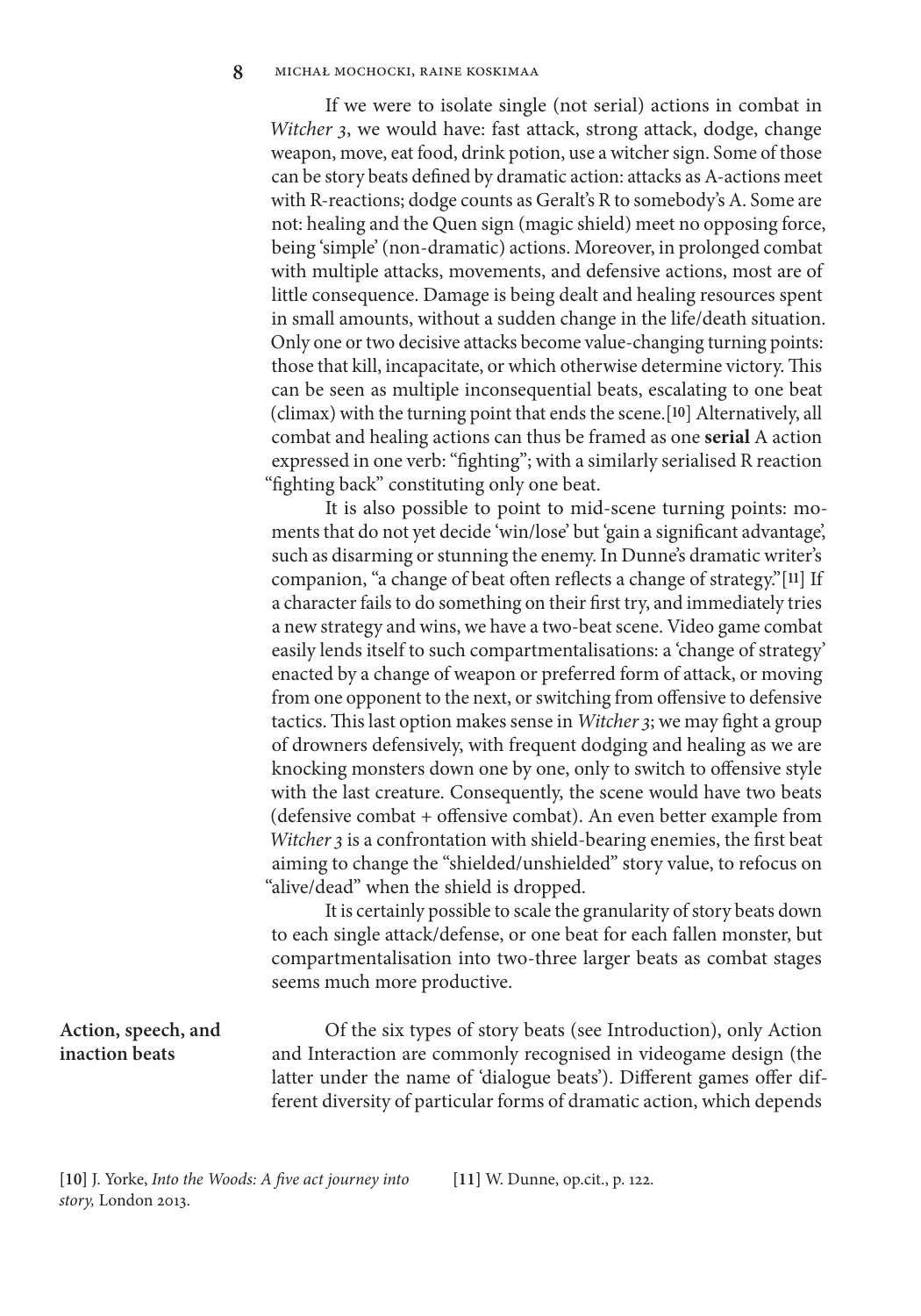not only on the game, but also genre, and historical moment of genre development. For instance,

The plot of most first-person shooter games is to wage as much slaughter as possible; in Thief, the main goal is to avoid conflict, sneaking through shadows and darkness to avoid detection. Deus Ex, also principally designed by Thief 's Warren Spector and built on the Unreal game engine, extends Thief 's design to include forms of goal-reaching beyond both combat and stealth. Deus Ex adds character interaction and skill use as alternative, nonviolent ways to traverse the same narrative space; in fact, the player has access to numerous solutions for any one challenge the game provides. The particular innovation of Deus Ex is its addition of a moral tenor: each violent and nonviolent player decision affects the outcome of the game.[**12**]

We have divided Action beats into Physical, Technical, and Magical, all driven by verbs reflecting DO-ing. Interaction beats are driven by SAY-ing (and therefore could be termed Speech beats), or gestural-physical INTERACT-ing (could be called Body Language beats), but we decided to unify the verbal and nonverbal varieties under one category (corresponding with Dunne's 'behavioral beats'). Instead, we subdivide Interaction beats into Feel good/bad, Find out, Convince, and Change Status. The next category, named Pause/Inaction beats, are refusals to act or speak: Physical stoppage or Verbal stoppage. These are not driven by any active verb, as they are NON-action.

Often, the A and R in the GARO structure may belong to different categories of dramatic action. For instance, a physical attack A may be repelled with a magic shield R. Both are (re)actions based on DO-ing, but of different subtypes: Action: Physical versus Action: Magical. In such cases, we assume it is always the A or R of the **focalising**  character (typically = player character) that determines the subcategory for the beat.

Such type-mixing also happens between the main beat categories. Imagine one character shouting an insult, and the other responding by throwing a punch. The nature of dramatic action in A "insulting" classifies it as an Interaction beat, subtype: Feel bad. But the R "punching" / "assaulting" begs to be classified as Action: Physical. With Interaction beats, we could always stretch the scope of non-verbal physical INTERACT-ing to include "punching" among behavioural forms of communicating emotions, next to "hugging" and "pushing", as it is done in *The Sims*. But behavioural interactions cannot be possibly stretched as far as to include all beat varieties. When the A "insulting" (Interaction: Feel bad) is answered with R "mind control" (Mental: Psionics), or R "casting magic missile" (Action: Magical), the beat is clearly mixed.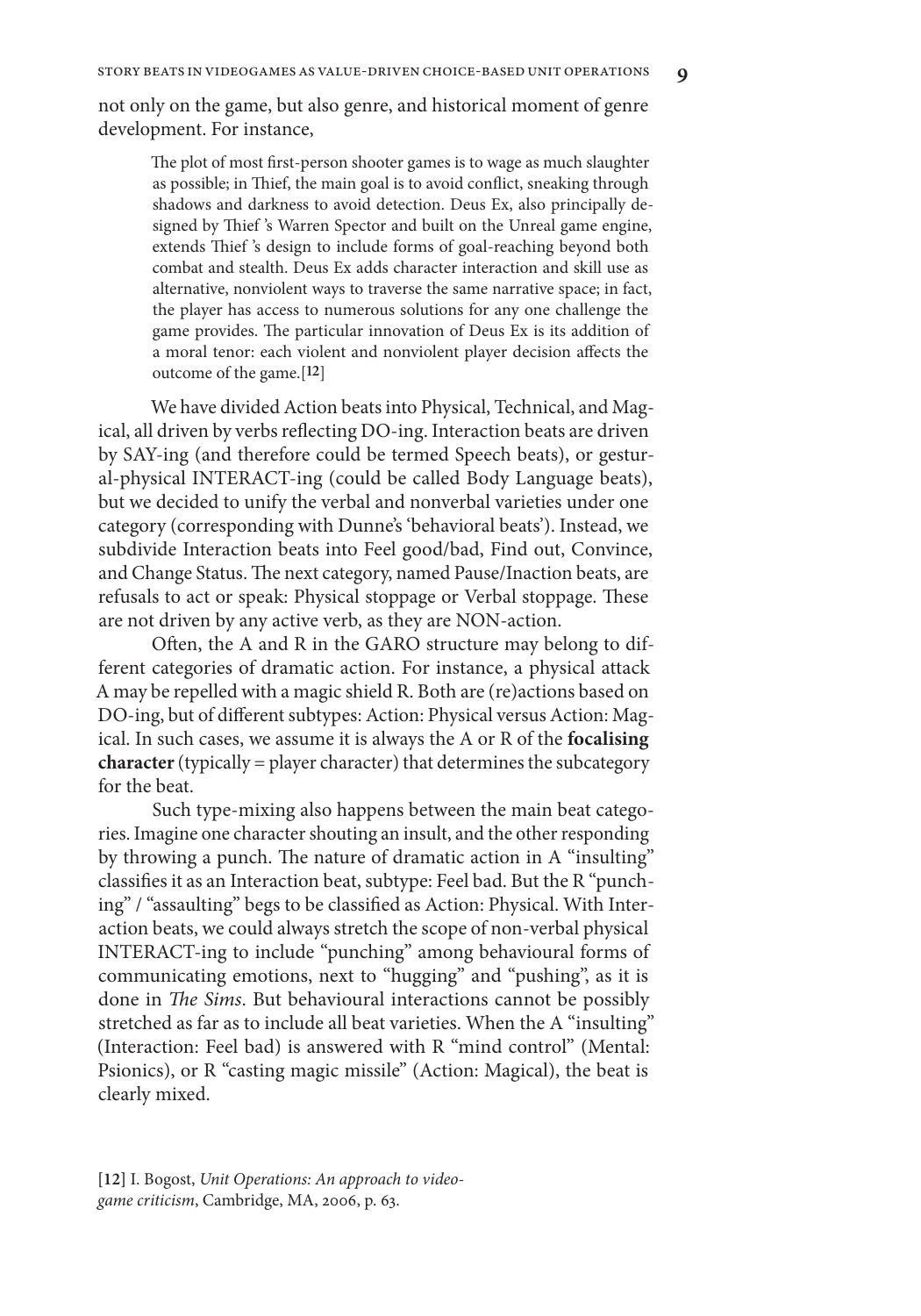## *Action & interaction examples*

The following examples come from the gameplay trailer for *Cyberpunk 2077*, available on the GamesRadar channel on YouTube.

A higher-level story value, i.e. the mission objective, is to rescue a kidnapped woman. In the language of changeable values / game states, the value binary is "kidnapped/rescued", which will determine the "failed/accomplished" for the mission. Rescuing requires a gunfight, where the player character's life is at stake: "alive/dead". The loss of health from wounds is incremental, which makes this value at least three-stage: "alive/wounded/dead", the "wounded" state being a scale. (Alternatively, we may think in two binaries: "alive/dead" and "wounded/unharmed"). Enemy combatants may also be assigned the "alive/ dead" values. However, in this scene (as in many games), the point is not specifically to kill; it is often enough to eliminate the opponent from combat. Therefore, even if "alive/wounded/dead" also makes sense, it is perhaps better to set the values as "active threat/eliminated threat". This will equally apply to situations when the intention is to kill and to those where killing is not necessary, and also to combat with machines, whose state cannot be named "alive/dead". The most frequent verbs for (A) and (R) in the first mission are "shooting" and "ducking/taking cover"; the most frequent (G) Goal is to "eliminate threat", aka "kill enemy". Selected beats are listed by the timestamp in the trailer.

#### 2:03 Action: Technical

G: to unlock door / A: player character (PC)'s remote partner T-Bug is hacking the lock / R: electronic lock resists hacking for a while / O: hacking is successful, the door opens (story value: locked > unlocked)

## 2:40 Action: Physical

G: to approach the scavenger quietly / A: character is sneaking up to him / R: is perhaps perceiving the environment but unsuccessfully due to headphones / O: unnoticed, PC moves within the reach to hit the enemy from behind (story value change: out of reach > within reach; undetected > undetected)

#### 2:44 Action: Physical

G: to eliminate the scavenger / A: PC hits him on the head, pushes his head down in the water, and shoots point blank; all three actions may be aggregated as a serial action "attack" or "assassinate" / O: the scavenger is eliminated (killed, in all likelihood) (story value: active threat > eliminated threat; alive > dead)

## 3:00 Action: Physical

G: to eliminate the scavenger in the corridor / A: PC is shooting / R: surprised scavenger fails to defend himself / O: scavenger is eliminated (story values: as above)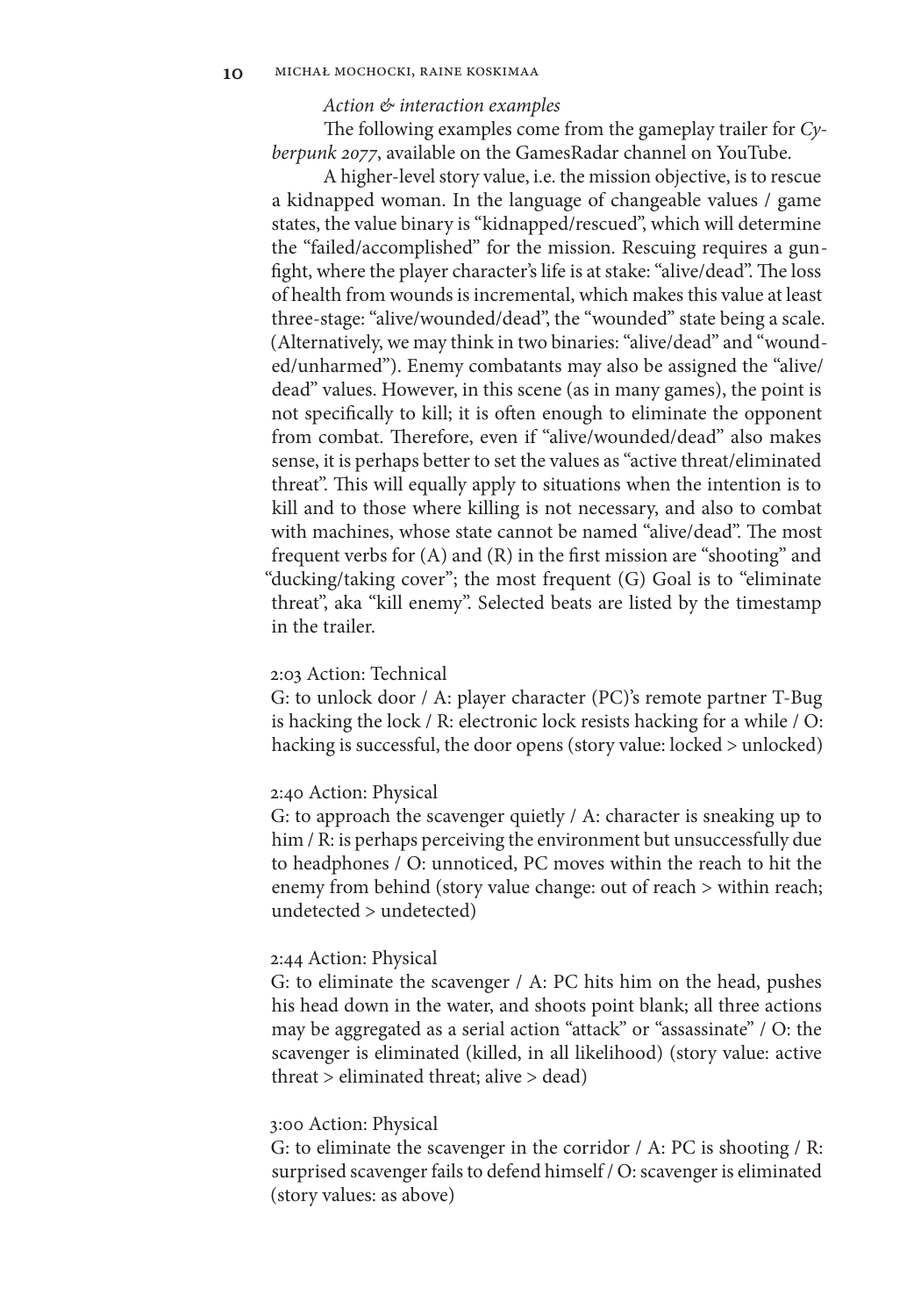3:02 Action: Physical (serial action)

G: to eliminate the group of scavengers in the next room / A1: PC and A2: her partner are shooting and ducking / R\*: scavengers are shooting back / O: all scavengers but one are eliminated, PC is wounded (\*R may be analysed as one collective reaction, or R1, R2… for each combatant)

# 3:34 Action: Physical

G: to eliminate the last scavenger from the other room / A: PC continues shooting / R: scavenger is shooting back / O: the scavenger is eliminated (story value: active threat > eliminated threat; alive > dead)

# 3:37 Action: Physical

G: to eliminate the previously-unseen scavenger boss / A: PC is shooting / R: enemy is retreating to the next room closing the door / O: PC fails to shoot the boss down, the boss remains an active threat behind closed door (story values: active threat > active threat; enemy without cover > enemy behind cover)

# 3:40 Action: Physical

G: PC's partner wants to open the door / A: by pulling it / R: the door resists / O: staying locked (story values: all remain unchanged)

## 3:44 Action: Physical

G: to eliminate PC and partner / A: enemy starts shooting through the wall / R: to survive, PC and partner rush to find cover / O: they survive behind cover (story values: without cover > behind cover)

# 3:50 Interaction: Convince

G: to convince PC to do so / A: partner shouts "Blast the wall!" / R: PC accepts the plan / O: and moves to do as told (story values: hiding > taking initiative; unmotivated > motivated)

## 3:54 Action: Physical

G: to eliminate the boss / A: PC starts shooting blindly at the wall / R: enemy returns fire / O: both shooters remain active (unchanged story value for all participants: active threat  $+$  alive  $+$  behind cover)

# 3:55 Interaction: Convince

G: to persuade PC to locate the enemy with a scanner / A: partner shouts "Use your fucking scanner!" / R: PC replies "Got none to fucking use! / O: request is rejected (story value: none changed)

# 4:05 Interaction: Convince

G: to persuade PC to go attack the enemy from the balcony / A1: T-Bug tells PC to do so  $+$  A2: partner tells PC to distract the enemy / R: PC decides to obey / O: PC moves to do as told (story values: stuck > on the move; no plan > a new plan)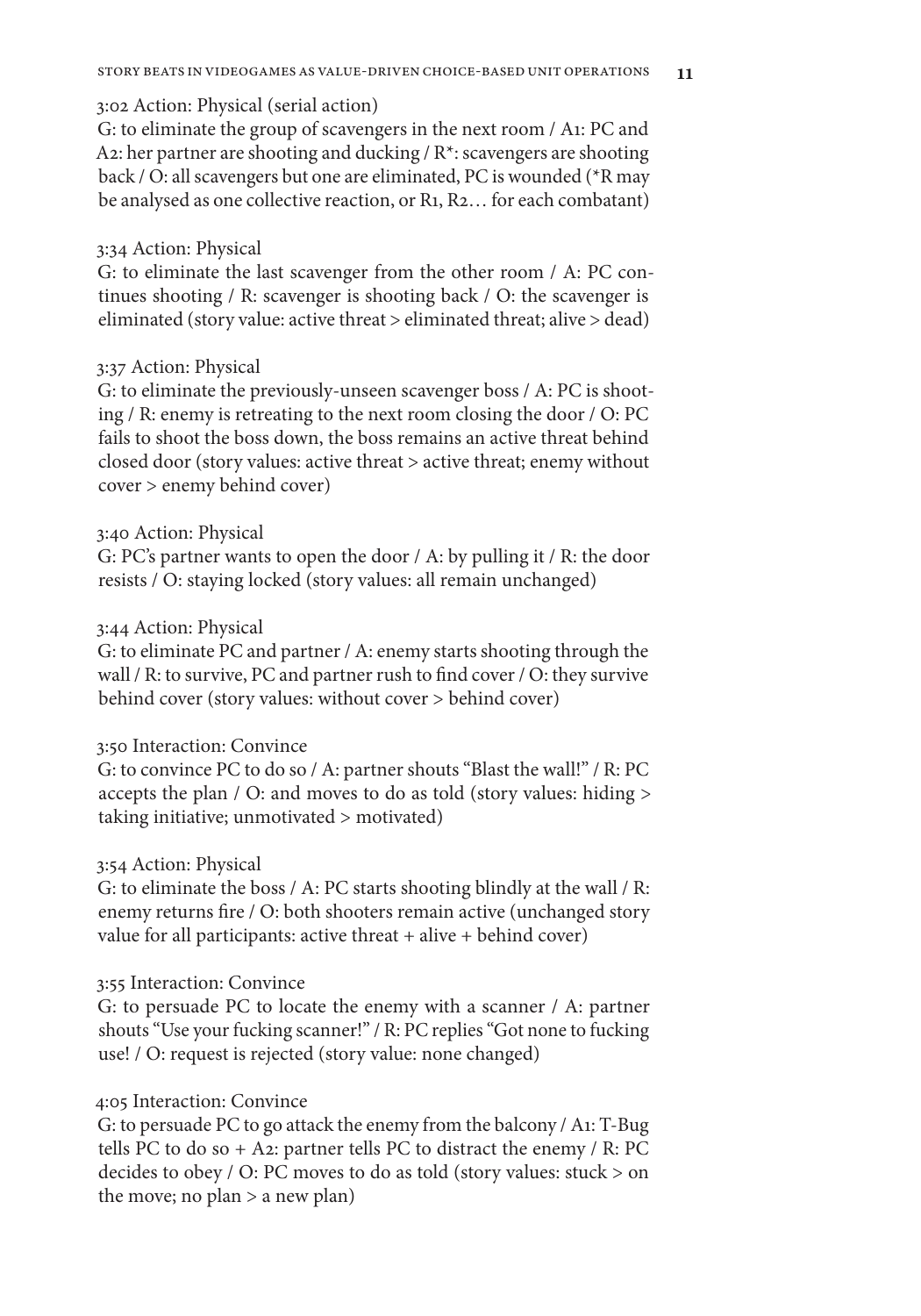## 4:13 Action: Physical

G: to eliminate the boss / A1: PC is shooting from the balcony window + A2: partner is charging through blasted wall to melee attack / R: boss unsuccessfully directs fire on the PC / O: partner eliminates the boss (story value: active threat > eliminated threat)

#### 4:52 Action: Technical

G: to check the health of the rescued girl / A: PC connects and activates biomonitor / R: biomonitor successfully runs the scan / O: biomonitor displays health status, and provides information about TT medical insurance with blocked signal (story values at stake: "unidentified/ identified" health status in this particular action, "alive/dead" for the girl, and "successful/failed" for the mission (which will fail if the girl is not rescued alive).

## 5:13 Interaction: Find out

G: to find out about the jammed signal / A: PC asks T-Bug for help / R: T-Bug tells to check the neurosocket and remove shard / O: PC knows what to do (story values: "unknown/known" course of action, linked to higher-level story values as above)

#### 5:23 Action: Technical

G: to restore signal to TT / A: PC reaches to pull the shard / R: the shard is easily removed / O: signal restored, a message from TT announces help will arrive in 180 seconds (story values: "jammed/unjammed" for the signal, which translates to "not coming/coming" ambulance crew, which is again linked to "alive/dead" for the girl, whose survival depends on quick hospitalisation).

In these examples, we trace beats of dramatic action involving all the characters, including PC's partners and enemy boss. Alternatively, analysis may be narrowed down to dramatic action of the PC. In this case, commands shouted by the partners may be reframed as contextual elements of the Set-up for beats initiated by the PC, not as NPC-initiated Interaction beats pushing the PC's action to the R reactive role. The commands / requests from the NPC partners may be classified as simple (nondramatic) actions, as they do not open any conflict about a story value; they only support the collective PC-led dramatic action.

#### *Inaction examples*

An Inaction beat, subtype: Verbal stoppage appears in *Witcher 3: Hearts of Stone* when O'Dimm comes to collect Olgierd's soul. As the demonic O'Dimm is about to destroy Olgierd, the player controls Geralt's behaviour with two options: "1. [Help Olgierd]" and "2. [Don't get involved]", with a rapidly decreasing progress bar counting down time to make the choice. Such a choice between an Interaction and Inaction contrasts with scenes offering only options of active Action / Interaction.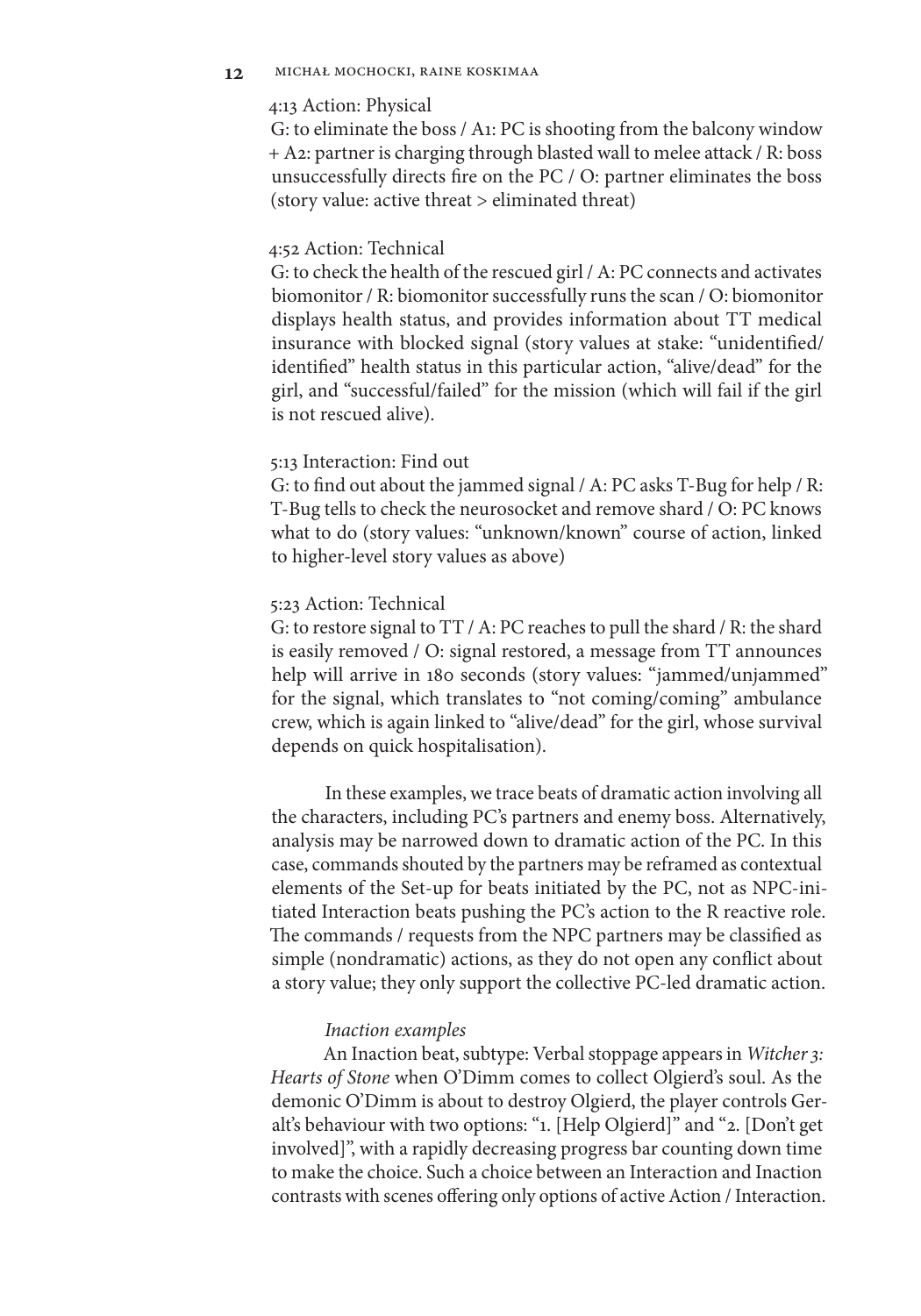Another example comes from *Werewolf: The Apocalypse – Heart of the Forest* (Different Tales, 2020). As the PC is about to hang a protest banner on a wall, an NPC named Olga says "hanging the banner is a waste of time", which the PC-narrator comments on as follows: "The tone of her voice was challenging [original emphasis], and maybe I took the remark too personally". As in "Help Olgierd" vs "Don't get involved", the player gets two choices: "I challenged her" and "I let her talk", a potential beat of either Interaction or Inaction. In *Heart of the Forest,* it is not a timed choice; the game will wait indefinitely for the player's decision.

Speaking about TV series, Newman observes that beats are often driven by the R, not A, where "reaction is a new bit of narrative information and is often the point of a beat."[**13**] He calls it "a standard narrational strategy of melodrama…, making action less significant than reaction and interaction", which happens "especially on shows centered principally around interpersonal relationships."[**14**] By contrast,

Video games generally focus on manipulating and moving objects, and less commonly address the more complex interactions between humans such as friendships, love, and deceit[…]. the game form lends itself more easily to some things than to others-it is hard to create a game about emotions because emotions are hard to implement in rules.[**15**]

Juul's generalisation still rings true after fifteen years. The emotional and mental dimensions are not absent from games, yet containing them in beats often requires stretching the definition of dramatic action. Let us start with the general division by verbs: Mental beats driven by THINK-ing, Emotion beats by FEEL-ing, and Sensory beats by SENSEing. Mental beats include Decision, Discovery, and Psionics. Sensory beats may be based on Natural Sense or Super Sense. Emotion beats break into Calm down and Trigger.

The greatest challenge is the elusiveness and omnipresence of emotions. Even if we ignore the player's/audience's emotion, focusing entirely on the character's,

− in some beats, emotions *are* the story value at stake, with one character directly targeting another's emotion

− in some beats, emotions are the story value at stake in one character's internal struggle

− in some beats, the story value is not an emotion, but its change (e.g. "alive > dead") will trigger strong emotions as a side-effect

− in many beats, FEEL-ings are expressed in other forms of dramatic action, especially in SAY-ing and INTERACT-ing

**[13]** M.Z. Newman, *From Beats to arcs: toward a poetics of television narrative*, "The Velvet Light Trap" 2006 no. 1 (no. 58), p. 18, https://doi.org/10.1353/ vlt.2006.0033.

**[14]** Ibidem.

**[15]** J. Juul, *Half-real: Video Games Between Real Rules and Fictional Worlds*, Cambridge, MA, 2005, p. 20.

## **Emotion, mental, and sensory beats**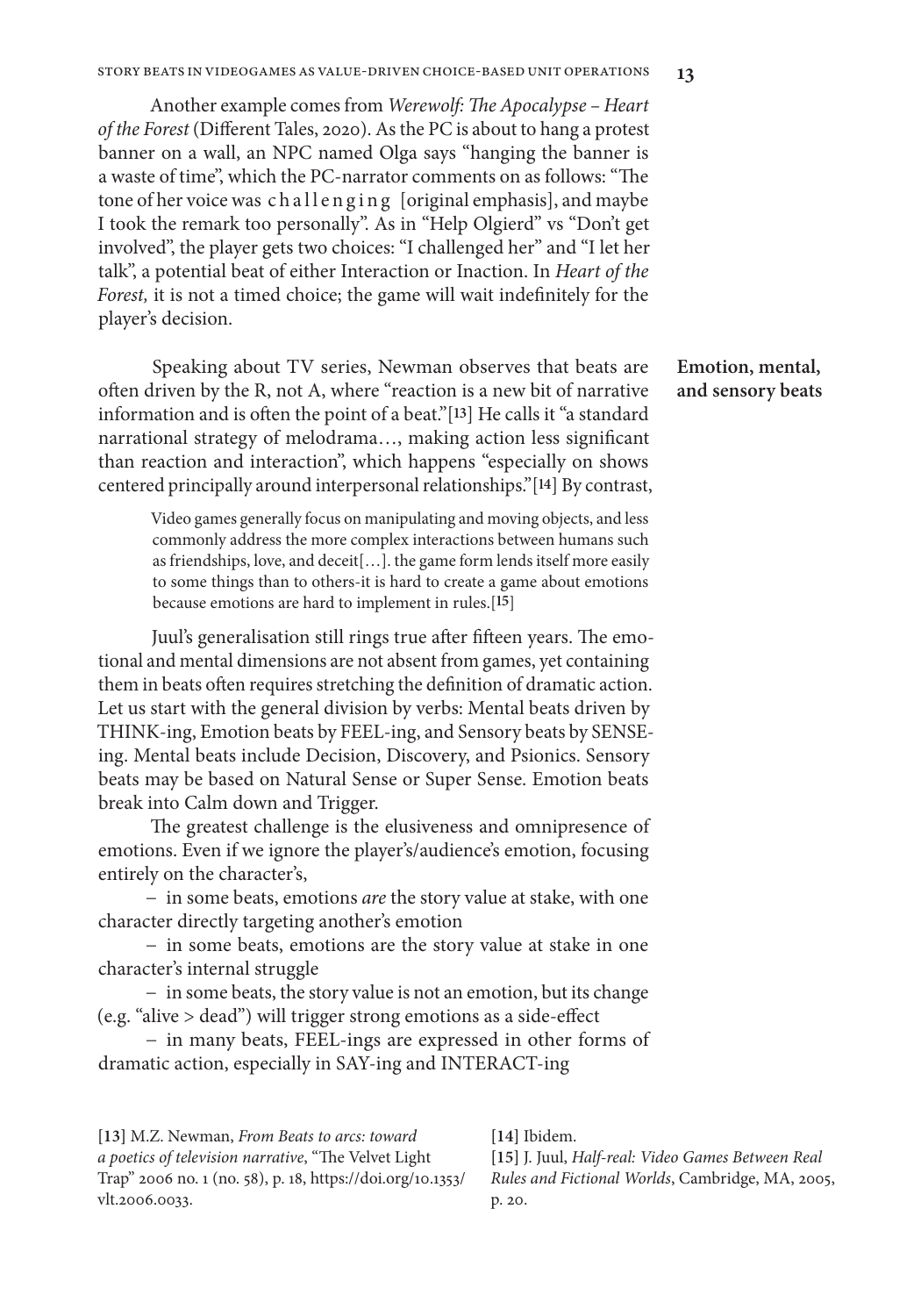− in some beats, emotions appear as possible A(ctions) for player's choice

− in some beats, they do so as R(eactions)

− in some moments (not beats), the player's choices include character's emotional responses to objects or situations which are not beats of dramatic action

− in all beats, the dramatic tension resulting from the uncertainty of outcome hangs between two emotions: fear of failure and hope for success.

How does our framework account for this complexity?

Newman's R-driven beats emerging from 'interpersonal relationships' are covered by Interaction beats (see 2.0 and 2.1). They include Interaction: Feel good/bad, which explicitly target emotions as the contested story values. Why are they not a subtype of Emotion beats? The FEEL content is there, but expressed by SAY-ing or INTERACT-ing. Social interactions in *The Sims* series, divided into Friendly, Mean, and Romantic categories, provide many examples:

INTERACT/FEEL actions: Push, Slap, Throw Drink, Give Gift, Offer Rose, Make Out, Gaze Into Eyes, Dance With, Take Picture Together, and many varieties of "Hug" and "Kiss"

SAY/FEEL actions: Confess Attraction, Whisper In Ear, Admire, Flirtatious Joke, Sweet Talk, Thrash Another Sim.

 We prefer to keep it under Interaction, as its driving action type is interpersonal behaviour.

Having established this, we attempt to capture three other situations:

1) Emotions triggered as side-effects of other story values getting turned may be listed as additional value changes in the O of the story beat. If the character loses a loved one in battle, we expect a value change of "happy > sad" or "in love > in despair", but it is not directly at stake in the beat. The beat was about "active threat/eliminated threat" and "winning/ losing", with A "fighting" + R "fighting" making it an Action: Physical beat. The fact that its O will additionally change some emotion values is irrelevant to beat classification. This may happen in any beat type.

2) The category of Emotion beats only includes internal struggle between conflicting emotions and desires. Like in Interaction: Feel good/bad, emotions *are* directly targeted as story values. An example is trying to pick up the courage to overcome fear (value: "afraid > unafraid"). Unlike Interaction, it happens inside the mind, not in interpersonal communication.

3) Emotional responses to non-beats are not driven by dramatic action, so they are non-beats, too. Getting scared by an object or accidental event does change the value of "unafraid > afraid", but it is a R (reaction) without an A or a G. It may be a meaningful dramatic moment, though, and may lead to different narrative and gameplay Outcomes.

See 3.2 for more information on Emotion beats and emotion-based dramatic moments.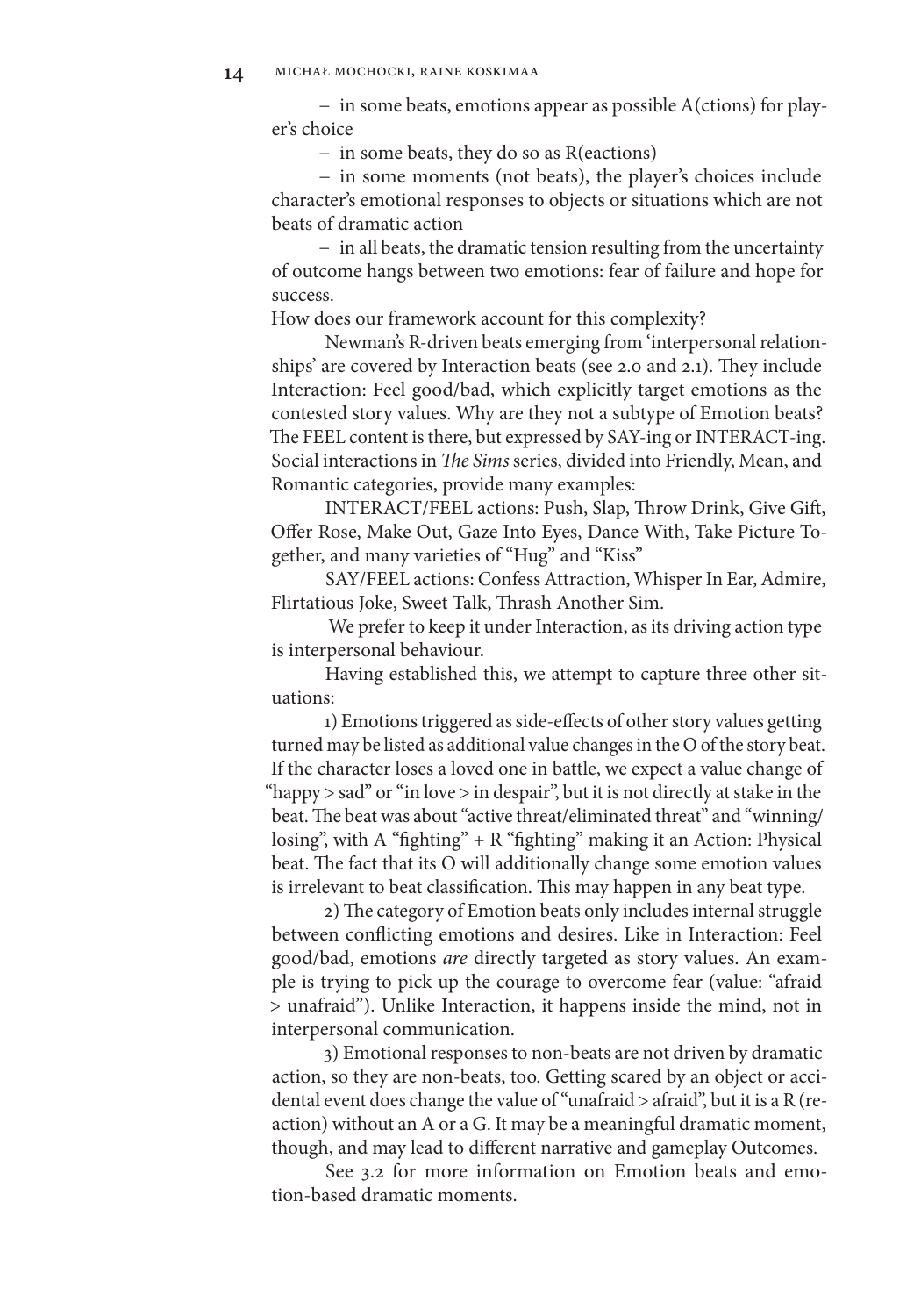#### *Mental*

The most regular Mental subtype is Psionics: the use of mental superpower as A to achieve G, with the target's mind potentially resisting (R), the O being success or failure. Example: the "Dominate" power in *Vampire: The Masquerade – Bloodlines* (2004) and *Bloodlines 2*  (forthcoming).

The Decision subtype is a tougher nut to crack. First of all, Decision as a central dramatic action should not be confused with choice-making in other beat types. In any beat, when the character chooses what to do, say, think, feel, or sense, making the choice may be called a decision. Yet, it only precedes another form of action that will drive the beat. It only qualifies as a Decision beat if the goal (change/ protection of a story value) depends on making up one's mind. This typically happens when the Set-up presents the character with a puzzle to be solved through cognitive effort, or with a dilemma between conflicting values.

Decision-driven beats are less dramatic in that they do not have a counteracting opponent; the struggle is internal. It only follows the GARO model if we accept the character's own doubts or conflicting reasons/values as the opposing R. *The Wolf Among Us* (Telltale Games, 2013) contains a perfect example: the choice whether to go to Toad's apartment or Prince Lawrence's. Both are presented as urgent. The camera zooms in on the upper body of the player character as he is standing on the sidewalk between visual representations of his mental image of the two destinations. He looks to the right, as the player can hear again the audio of Toad's call for help, then to the left, with analogical audio reminding of the other visit. The narrative, the visual, and the audio come together to highlight that this is an important choice. Once the player decides, there is no opposing R force to resist. But it is the decision-making process where the A (desire to go to Toad's place) clashes with R (desire to go to Lawrence's). This is in line with Dunne's definition of "inner-life beats."[**16**] If it is difficult to tell which of two opposing desires is A and which is R, it may be decided by pure chronology: the one that emerges first becomes the A.

The Discovery subtype suffers from the same problem as Decision beats: no discernible R. An attempt to "examine" or "inspect" or "identify" something is obviously an A, but is it dramatic or simple? It depends on the relation of A to O. If a closer examination of the room, object, or body provides detailed information automatically, this would be a "simple" (nondramatic) action. We may classify it as a dramatic story beat only if O is uncertain (i.e. inspection may fail), and the discovery (or lack thereof) is consequential to another story value (other than just the "unknown/known" of the information in question). Physical acts (touching, moving, dismantling objects) in the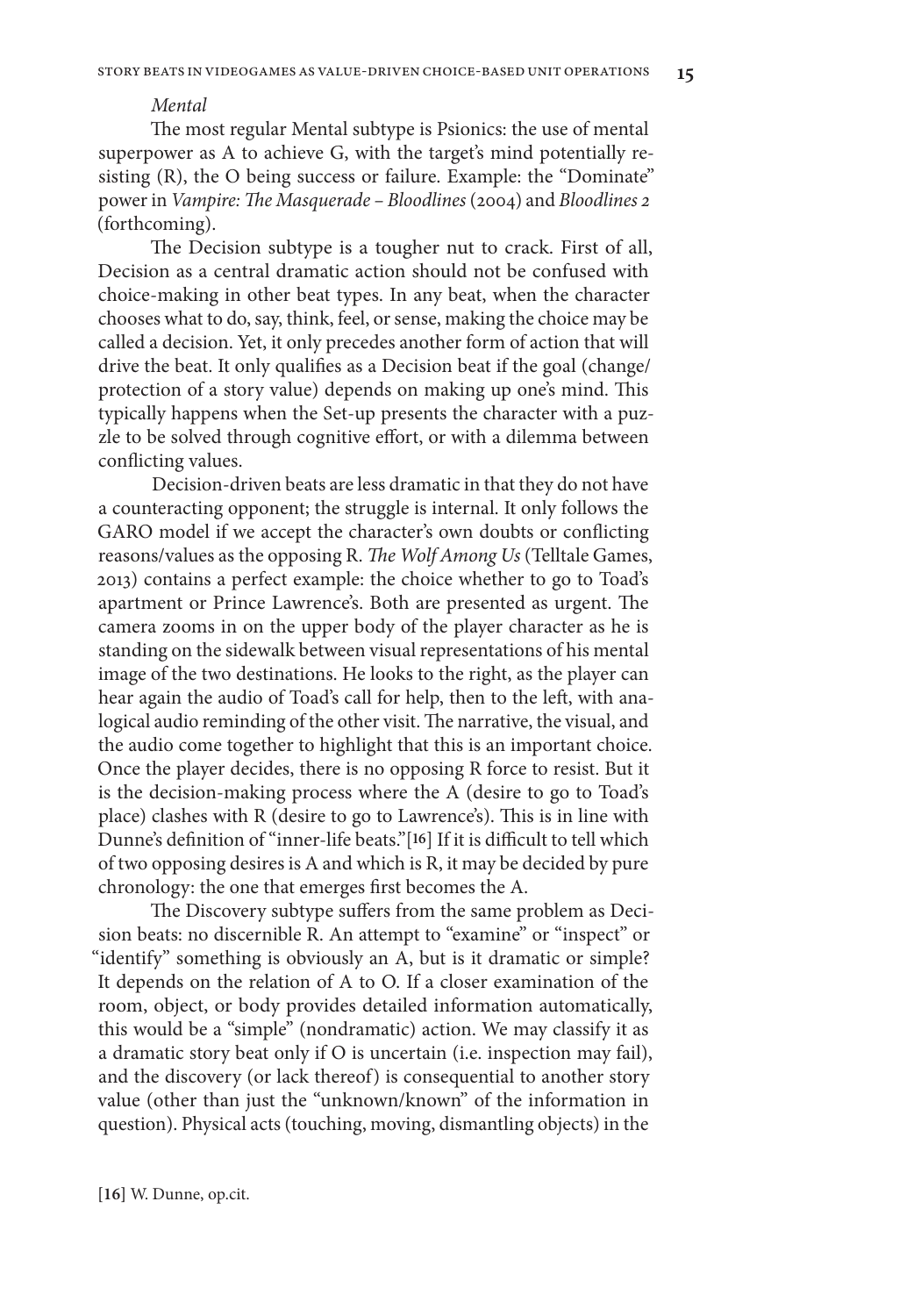**16** michał mochocki, raine koskimaa

course of inspection are secondary; they do not change classification to Action: Physical beat. An example from the *Cyberpunk 2077* trailer:

#### 2:25 Mental: Discovery

G: to check if the unidentified body is the target of the rescue mission / A: PC inspects the body / R: no resistance sensu stricto, only the possibility to be mistaken / O: PC decides this body is not their target. Had this inspection identified the corpse as the girl they were trying to rescue, their mission would have failed. Thus, important "dead/alive" (for the kidnapped victim) and "fail/succeed" (for the mission) story values were at stake.

Another example is the puzzle in "The Sunstone" quest in *Witcher 3*, which requires the correct alignment of light beams reflected by mirrors. Re-aligning the mirrors is a series of manual actions, but they are nondramatic: you succeed automatically. The actual challenge in this action is to find the right combination of elements. Interestingly, this Mental beat may be either Decision or Discovery-based, depending on how the player directs Geralt's activities. It will be Mental: Decision if the player (and by extension, Geralt in the storyworld) solves it by analysing, calculating, and deciding; or Mental: Discovery if s/he does it by random trial-and-error.

To complete the picture, we need to acknowledge moments of Discovery that are not based on dramatic action. When a character accidentally hears or comes across a piece of evidence that makes him/ her realise a shocking truth, this is not a purposeful "Discovery" action, nor is there an opposing reaction. Mere reading documents or overhearing a casual conversation would be a simple - not dramatic - action, however powerful the effect (Outcome) of the revelation may be. In other words, dramatic moments do not always need dramatic action.

#### *Emotion*

As explained in 3.0, emotions linger over dramatic tension of all A+R confrontations, may arise in response to the O (outcome) of any beat type, etc. Does a "pure" FEEL-ing ever exist, or can be observed, in other ways than manifested through SAY-ing or INTERACT-ing in Interaction beats? In *The Sims,* it can only be found in "Simulated Emotions" social trait chip for plumbots: it is called Have a Good Cry. Still, it is difficult to classify it as a dramatic action. Merely experiencing emotions is a simple action. The same applies to micro-scale FEEL-actions/reactions afforded to players as emotes / avatar animations in multiplayer communication. For instance, emotes in *World of Warcraft* include /amazed, /bored, /confused, /cry, /disappointed, /fear, /glad, and more of the kind (alongside many FEEL/SAY and FEEL/INTERACT ones; see 3.0).

For his talk at GamesLit 2018 conference, Mochocki searched for examples of pure FEEL-actions driving story beats, especially those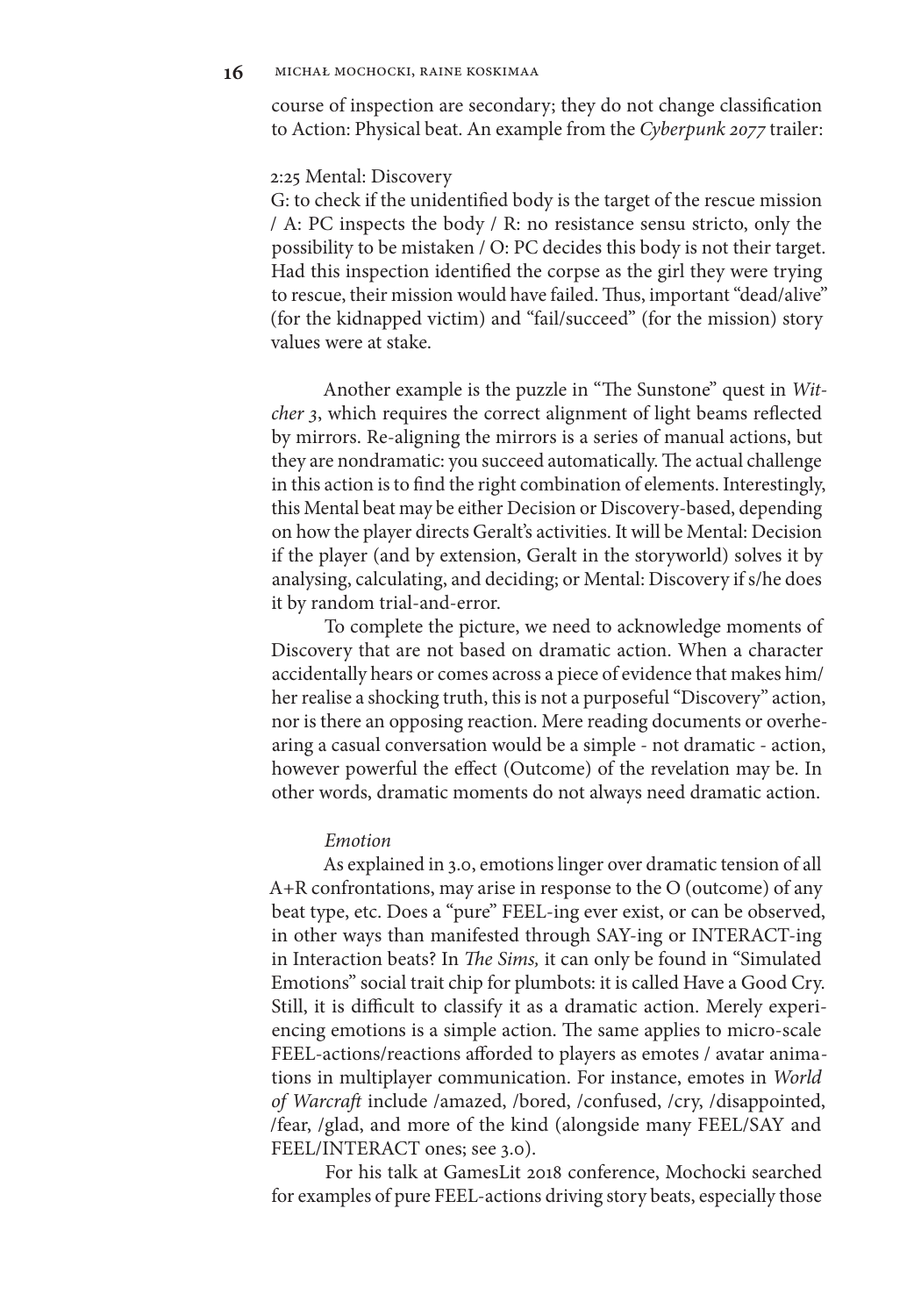granting the choice of FEEL to the player. Even with help from seasoned narrative designers, only a few examples have been found. Artur Ganszyniec pointed to the interactive fiction game *80 Days* (Inkle 2014); Joleen Blom (at GamesLit 2018 conference) to *Super Princess Peach*  (Nintendo, 2005). Dipannita Ghosh and Rajat Mishra at GamesLit 2019 mentioned examples found in indie games adapting plots from Indian myths. A new interactive fiction from 2020, co-designed by Ganszyniec, exemplifies both subtypes of our dramatic Emotion beats "Calm down" and "Trigger":

> **Calm down:** the character takes conscious effort to pacify an emotion, when letting it loose would have unwanted consequences. Think of werewolves trying to stay calm when anger would trigger the monstrous transformation, or unskilled magic-wielders trying to not give in to fear when it would unleash uncontrolled mayhem.

> **Trigger emotion:** conversely, the character struggles to incite a specific emotion in him/herself. To lift a curse that will only be lifted when the character learns how to love; to build up anger that will trigger a berserker rage; to incite fear to trigger a dormant superpower.[**17**]

Speaking of werewolves, we point to *Werewolf: the Apocalypse – Heart of the Forest*[**18**] for multiple examples of Calm down and Trigger. The protagonist, Maia, has numerical score of Rage and Willpower, whose interaction reflects the internal struggle between rising anger and the desire to control it. Choices given to the player in the clickable menu often include 'giving in to rage' versus 'keeping control'. Sometimes the 'Calm down' choice costs one point of Willpower.

For instance, Maia approaches a peace-minded NPC named Kornel with her Rage score 3/3, and admits her anger at loggers cutting down the forest. Kornel says "And I think you know quite well that anger doesn't really get shit done". The player has two response options: "I didn't agree", which comes at no cost, and "I knew that", which will cost a Willpower point, and will bring the Rage score from 3 (High) to 2 (Balanced). If the player chooses "I knew that", the subsequent text reads: "///BALANCED>>> I smiled back. Somehow being around him made me feel more relaxed". The "I knew that" choice was openly marked as sensitive to the "HIGH" level of Rage: it is because of the raging emotion that it needed an exercise of will to agree that anger was not the answer. Had Maia entered the scene with a "Balanced" (=2) or "Low" (=1) Rage, her options would have been different.

This interplay of Rage and Willpower mechanics strongly supports the interpretation of Calm down as a confrontation-based dramatic 'inner-life' beat, with  $A + R$  being the character's opposed desires. On the level of player's interface, the choice is as simple as one mouse click, the effect of which takes place automatically. But the story beat is character-centred, and from Maia's perspective, the

**[17]** M. Mochocki, R. Koskimaa, forthcoming. **[18]** Werewolf: the Apocalypse – Heart of the Forest [interactive fiction game], Different Tales 2020.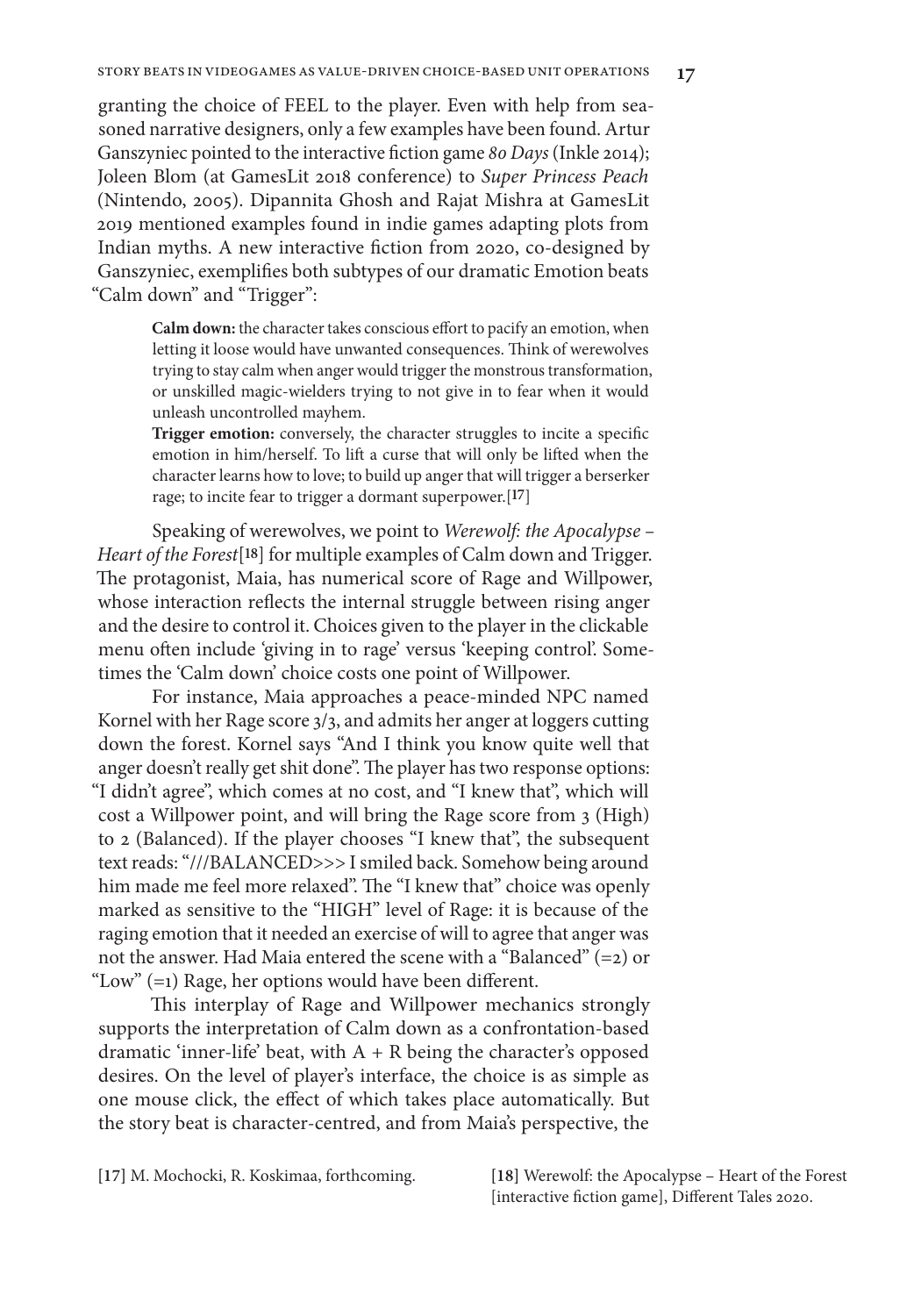condition of uncertain outcome is met. The very fact that the player can choose between 'rage' or 'suppress rage' makes the outcome uncertain for Maia.

Analogically to dramatic moments of Discovery (see Mental beats, above), stories may include moments when the character sinks into intense emotion simply reacting to a static situation, not to an A+R confrontation. When a character enters a room and finds a horrid crime scene, the shock, fear or disgust does not directly stem from a dramatic A+R beat. There is no A, as walking into a room was a simple action (nondramatic). There is no R either; the emotional reaction with a small "r" is only a reaction in the general meaning of the word, not as a component of the story beat where R is an **opposing** force that resists A. We may call it a dramatic moment, but not a beat of dramatic action sensu stricto.

Nevertheless, such moments of intense Emotion, Decision, or Discovery should be included alongside dramatic action in mapping the character's dramatic journey. In videogames, they may be particularly important when the type of emotional R depends on player's ludic choice, even more so if the choices lead to different Outcomes, influencing the flow of events.

#### *Sensory*

Examples of Sensory beats, subtype: Super sense, are found in any *Witcher 3* scenes when the player uses the gameplay mechanic called "witcher senses" to track by smell or follow footprints. G: usually is to find a person or monster  $/$  A:  $=$  tracking by smell or visual traces / less-evident R may be found in environmental factors that are slowly eroding the traces / O: the target is or is not found.

As we wrote in Section 1.0 above, in unclear situations with non-existent R (GA\_O instead of GARO), we may classify GA\_O as a story beat if the A challenges a significant story value in its G, and the resulting O is uncertain.

| <b>Story Beats</b>                                                                   | Form (verb) of dramatic action |
|--------------------------------------------------------------------------------------|--------------------------------|
| Action beat<br>- physical<br>- magical<br>- technical                                | DO                             |
| Interaction beat<br>- feel good/bad<br>- convince<br>$-$ find out<br>- change status | SAY; INTER-act                 |
| <b>Emotion</b> beat<br>- calm down<br>- trigger emotion                              | FEEL                           |

Table 1. Categories of story beats and corresponding verbs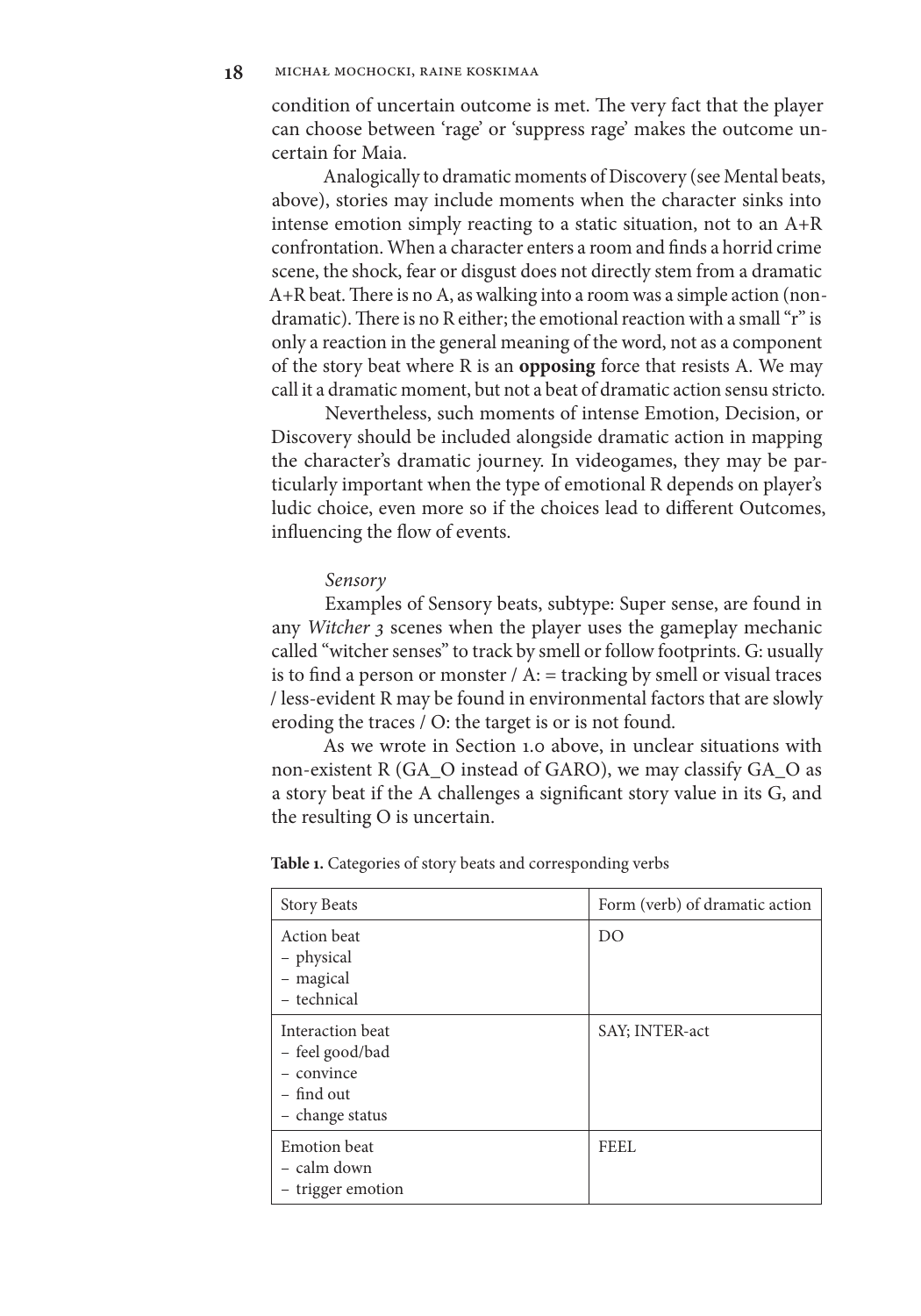| Mental beat<br>- decision<br>– discovery<br>- psionics                                                          | <b>THINK</b> |
|-----------------------------------------------------------------------------------------------------------------|--------------|
| Sensory beat<br>- natural senses<br>- super senses                                                              | <b>SENSE</b> |
| Pause/Inaction beat<br>- verbal stoppage (pause/refusal to speak)<br>- physical stoppage (pause/refusal to act) | (NON)        |

Having presented the story beats framework in 1.0 to 3.0, we now wish to contextualise it in game studies. Many now-classic studies from the 2000s frame the narrative content (and structure) of videogames as one layer of rule-based systems. Salen & Zimmerman[**19**] write about "atomic structures of games as representational systems, linking together signification, simulation, and storytelling" across chapters Games as the Play of Meaning, Games as Narrative Play, and Games as the Play of Simulation. Juul's[**20**] notion of half-reality / half-fictionality highlights the dualism of real rulesets (governing player actions) alongside fictional narratives (with character actions). Galloway, defining videogames through "actions […] active participation of players and machines,"[**21**] separates the nondiegetic layer of rulesets, hardware and interface from the diegetic one, where "[t]he diegesis of a video game is the game's total world of narrative action."[**22**] In Björk & Holopainen,[**23**] diegetic *Narrative Structures, Characters, Game World,* and *Cutscenes* are among game design patterns alongside non-diegetic game elements and components. Moreover, many patterns may apply to non-diegetic player behaviour, as well as to diegetic characters; these are primarily found in the categories "Actions and Events", "Goals", and "Social Interaction". Let us consider the key elements in more detail.

#### *Characters*

Befitting the nature of story beats as units of character-centred dramatic action, videogame characters "participate in both modes, the narrative and the dramatic,"[**24**] The correspondence of a player's action in the game interface and character's behaviour in the imaginary world allows for ludonarrative unity: "diegetic operator act" in Galloway's four-part classification of gamic action, spanning between machine/ operator and diegetic/nondiegetic. They "are diegetic because they take

**[19]** K. Salen, E. Zimmerman, *Rules of Play: Game design fundamentals*, Cambridge, MA, 2004. **[20]** J. Juul, *Half-Real*: *Video Games*… **[21]** A.R. Galloway, *Gaming: Essays on algorithmic culture*, Minneapolis 2006, p. 2. **[22]** Ibidem, p. 8.

**[23]** S. Björk, J. Holopainen, *Patterns in Game Design*, Hingham, MA, 2005. **[24]** S. Egenfeldt-Nielsen, J.H. Smith, S. Tosca, *Understanding Video Games: The essential introduction*, New York 2008, p. 178.

## **Player/avatar's action in game studies**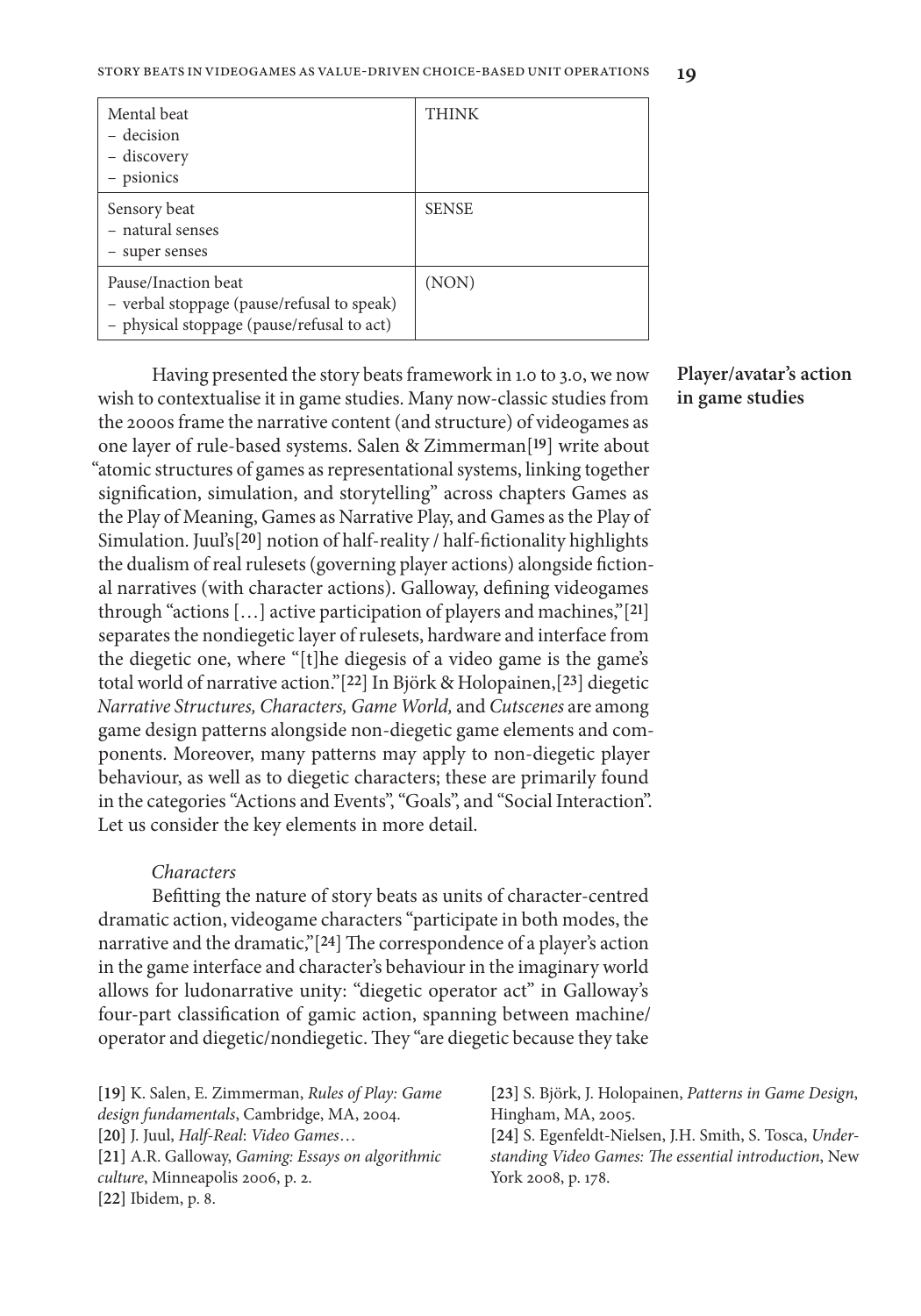place within the world of gameplay; they are operator acts because they are perpetrated by the game player rather than the game software or any outside force."[**25**]

Importantly, Galloway highlights the representational-performative aspect of such an act: a dromenon representing a fictional narrative through enactment in action.[**26**] He links it to the forefathers of game studies, Huizinga and Caillois; we will look upon today's enactivist narratology by Caracciolo.[**27**]

Diegetic operator acts are perhaps the most interesting area of investigation. However, the transmedial story beat framework also covers "machine diegetic acts": actions and reactions of computer-controlled characters (NPCs), monsters, and inanimate forces, as long as these forces are 'agents' initiating actions/reactions. Also, the framework covers the player character's actions as represented in computer-controlled cutscenes: they "are outside gameplay, but they are not outside the narrative of gameplay."[**28**]

Cutscenes 'steal' the performative power from the player, removing the enactment-in-action required in Huizinga's ritualistic dromenon. However, according to enactivist narratology, even though viewers/readers are not controlling the character's action in film/fiction, they simulate it mentally[**29**] and feel as if they were.[**30**] In any narrative genre, mental enactment of character-centred dramatic action is gamelike and (thus?) ritual-like.[**31**] In videogame cutscenes, this is just one step away, one moment from player-controlled enactment in gameplay.

#### *Goals/conflict*

Salen & Zimmerman highlight the parallelism of story goals and game goals, which "not only help players judge their progress (how close are they to winning), but also guide players in understanding the significance of their actions within a narrative context."[**32**] Goals are often defined in conflict, which "in a game is one way narrative events advance". Thus, Salen & Zimmerman's systemic approach to game narratives is compatible with the principles of dramatic narrative:

conflict presumes a struggle between opposing forces, in a game there should always be some element that works against player success, an element that acts to try and ensure the failure of the player. This role is often

**[25]** A.R. Galloway, op.cit., p. 23.

**[26]** Ibidem, p. 2.

**[27]** M. Caracciolo, *The Experientiality of Narrative: An enactivist approach*, Berlin – Boston, MA, 2014; idem, *Playing home: videogame experiences between narrative and ludic interests*, "Narrative" 2015, no. 3 (23); idem, *Ungrounding fictional worlds. An enactivist perspective on the "Worldlikeness" of fiction*, [in:] *Possible Worlds Theory and Contemporary Narratology,*  eds. A. Bell, M.-L. Ryan, Lincoln 2019, pp. 113–131. **[28]** A.R. Galloway, op.cit., p. 11.

**[29]** M.-L. Ryan, *From possible worlds to storyworlds. on the worldness of narrative representation*, [in:] *Possible Worlds Theory and Contemporary Narratology*, eds. A. Bell, M.-L. Ryan, Lincoln 2019, pp. 62–87. **[30]** M. Caracciolo, *Ungrounding Fictional Worlds*…, pp. 157–176. **[31]** L. Alexander, *Genre*, [in:] *The Routledge Com-*

*panion to Imaginary Worlds*, ed. M.J.P. Wolf, New York 2018, pp. 256–273.

**[32]** K. Salen, E. Zimmerman, op.cit.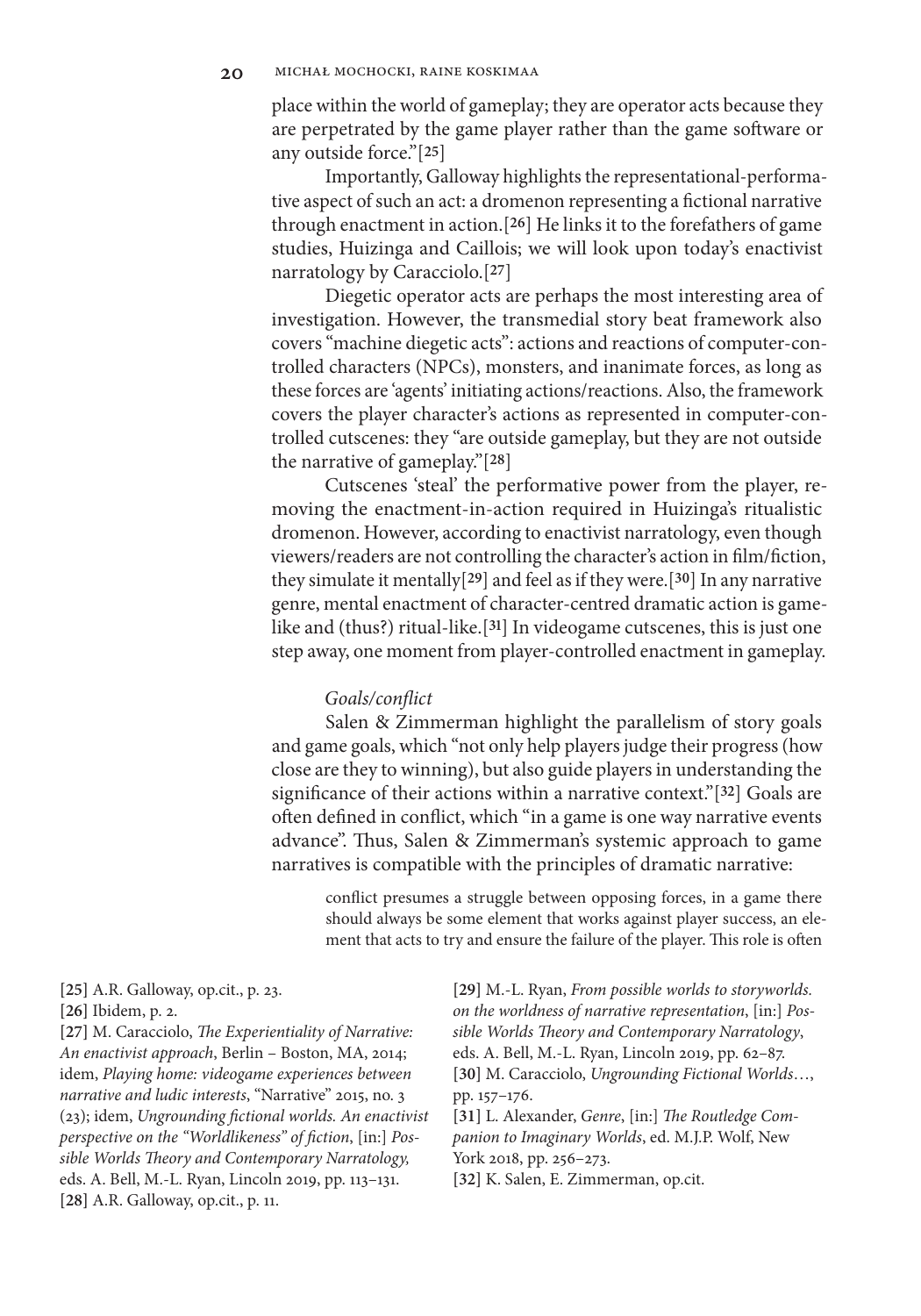taken by a villain character, a competing player or team, or may be embodied in the game system as a whole. From a narrative perspective, this element motivates and contextualizes player action […]. The conflict of a game infuses every moment of its play. To maximize the narrative play in your game, you must pay close attention to how the conflict in your game is narrativized.[**33**]

They trace narrative structures on the macro (story) and micro level, as we do scaling up from beat to scene to act to story. The micro level, as in Ganszyniec's[**34**] model uniting story with gameplay, assumes that "core mechanics represent the essential moment-to-moment activity of players."[**35**] which gets "narrativized."

In connection to text adventure games (Interactive Fiction), Aarseth coined the concept of *intrigue*, as parallel to the narrative of the game. Intrigue is "a secret plot in which the user is the innocent, but voluntary, target […], with an outcome that is not yet decided."[**36**] Intrigant is the agent who is responsible for the intrigue and is to be separated from the actual opponent, like a monster in a fight. In some of the cases above, where there is no clear opponent but something that challenges the player, we can refer to the intrigant. Aarseth, too, has borrowed his concept of intrigue from drama theory.

Goals are often deeply nested, with one action serving multiple goals, e.g. the immediate goal to break through a door serves the interim goal of eliminating an enemy who hides there, which in turn serves the purpose of rescuing a kidnapped person (mission objective; equivalent of scenic objective in Dunne[**37**]).

## *Mechanics*

Moment-to-moment gameplay is the level of the story beat, according to Ganszyniec,[**38**] Yorke[**39**] and other narrative designers we cite in the previous paper (forthcoming). We have pointed to action verbs - such as running, shooting, begging, intimidating - as common denominators for games and stories, as they are used by game designers/ scholars to describe mechanics, and by narrative designers to identify action in story beats (e.g. McKee[**40**]). Salen & Zimmerman find this essential to the experience of narrative in games:

core mechanics create patterns of repeated behavior, the experiential building blocks of play. Designing moment-to-moment play as narrative play means paying attention to exactly what players are doing in your game, how their choices and outcomes are represented, and how these moments fit into larger narrative frames.

Recognizing games as narrative experience means considering them not just as bits of plot that are arranged and rearranged through interaction,

- **[33]** Ibidem, pp. 387–388.
- **[34]** A. Ganszyniec, op.cit.
- **[35]** K. Salen & E. Zimmerman, op.cit., p. 389.

**[36]** E. Aarseth, *Cybertext: Perspectives on ergodic literature*, Baltimore 1997, p. 112.

- **[37]** W. Dunne, op.cit., p. 93.
- **[38]** A. Ganszyniec, op.cit.
- **[39]** J. Yorke, op.cit.
- **[40]** R. McKee, op.cit.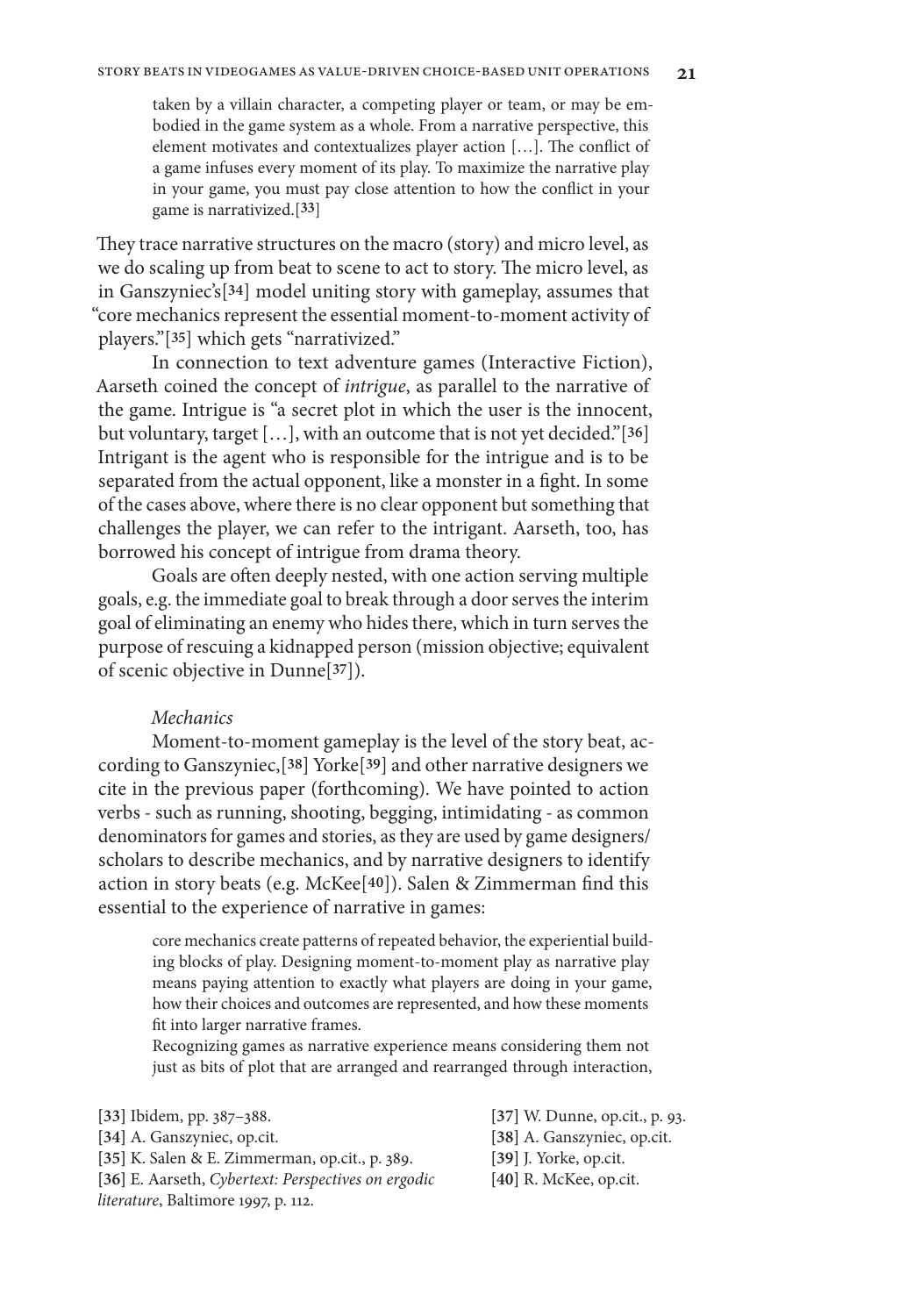but instead considering them as an ongoing activity in which a player engages with a core mechanic to make meaningful choices and explore a space of possibility.[**41**]

Parallels between verbs for player action and verbs for narrative-building are of special interest to videogame narrative designers. [**42**] Nonetheless, it is worth repeating that player's engagement with game mechanics is not limited to player action. Mechanics understood as "methods invoked by agents, designed for interaction with the game state" are "available both to human and artificial agents"[**43**]. NPCs, monsters, inanimate forces: they all may be vehicles of mechanics-driven dramatic action/reaction in beats.

The importance of verbs is reflected in our classification of story beats types, defined as they are by DO-ing, SAY-ing, THINK-ing, etc.

#### *Emotional outcome*

Action > outcome is the basic atom of gameplay in Salen & Zimmerman (2004). Juul's (2005) Classic Game Model assumes "a clear valorization (goal) and emotional attachment to the outcome" of player action. Goal-valorisation is a formal feature, defined in terms of potential game states resulting from the mechanics of gamic action. Player's cognitive and emotional interpretation of it as success or failure is an experiential feature. Björk & Holopainen combine them in the concept of closure:

Closures are quantifiable and meaningful player experiences usually associated with game state changes. Closures may be associated with achieving goals but do not have to be so; a closure might instead be the point when it becomes obvious that a goal cannot be reached. Another relevant difference between goals and closures is that the goals are within the game definition and do not exist at a particular point in time. The closures are always tied to a particular point of time in the gameplay […]. goals are part of the game, closures happen when playing the game.[**44**]

Closures are tied to end-conditions, which "define the requirements on the game state for […] a completion of a closure;"[**45**] and to evaluation functions: "the algorithms used to determine the outcome of end conditions" including "terms of winning and losing."[**46**]

This ideally describes McKee's[**47**] model of the story beat: the character's action as an attempt (against reaction) to change a story val-

**[41]** K. Salen, E. Zimmerman, *Rules of Play: Game Design Fundamentals,* Cambridge, MA, 2004, p. 389. **[42]** e.g. K. Tremblay, *Storytelling with Verbs: Integrating Gameplay and Narrative*, YouTube 2020, March 17, <https://youtu.be/ontNUxSLhb8>, accessed: 2.03.2020; B. Jaekle, *The four basics of open world storytelling*, "Gamasutra" 2018, January 4, <https://www.gamasutra.com/blogs/Benjamin-Jaekle/20180401/315969/The\_Four\_Basics\_of\_Open\_ World\_Storytelling.php>, accessed: 2.03.2020;

M. Krpata, *Verbs*, [in:] *Insult Swordfighting* 2013, September 25, <http://insultswordfighting.blogspot. com/2013/09/verbs.html>, accessed: 2.03.2020. **[43]** M. Sicart, *Defining game mechanics*, "Game Studies" 2008, no. 2 (8), <http://gamestudies.org/0802/ articles/sicart>, accessed: 2.03.2020. **[44]** S. Björk & J. Holopainen, op.cit., p. 21. **[45]** Ibidem, p. 22.

- **[46]** Ibidem, p. 23.
- **[47]** R. McKee, op.cit.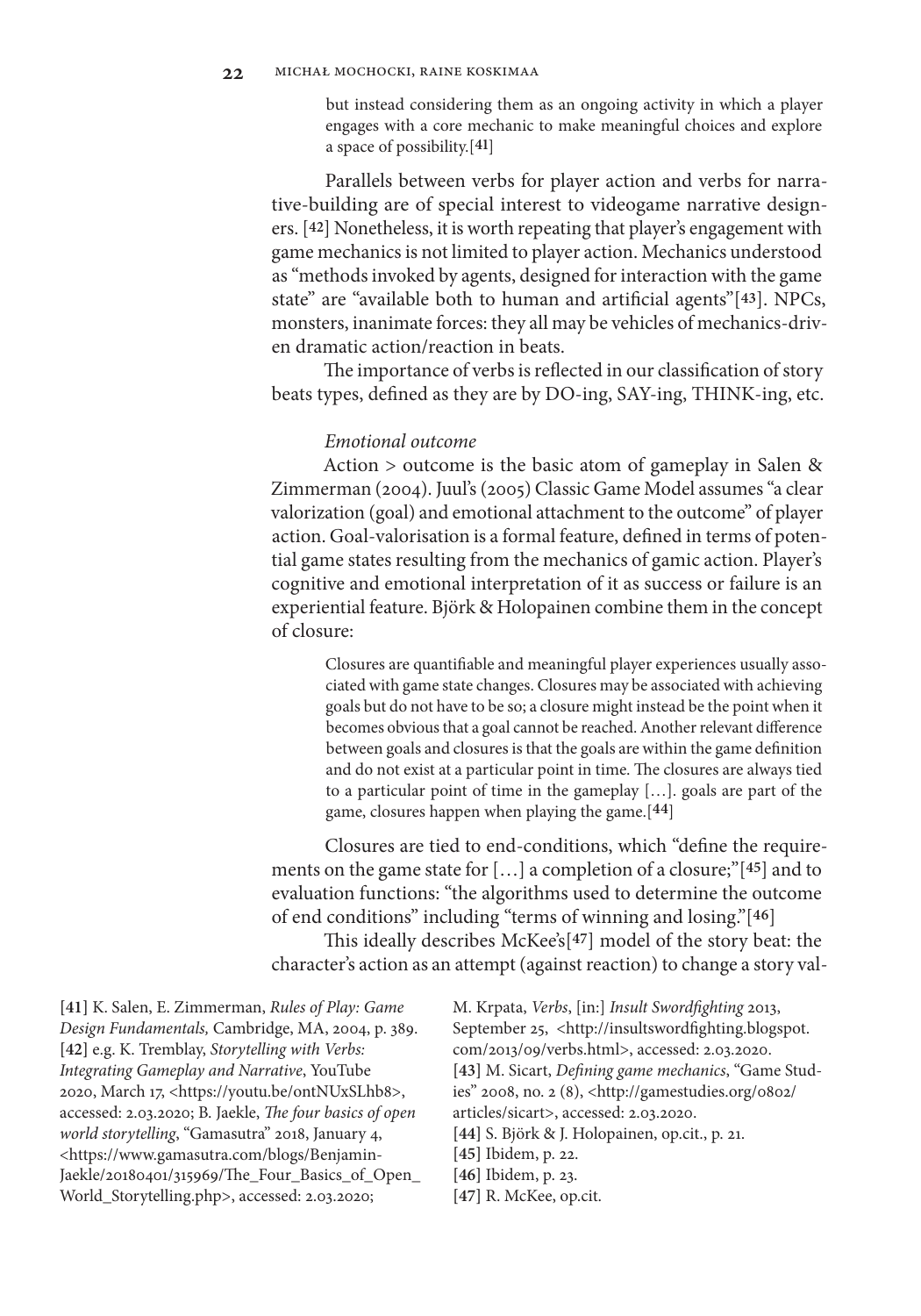# ue from positive to negative or vice versa. In videogames, story values are encoded in game states. Whatever is required in the narrative to complete the action/reaction confrontation is an end condition: what must happen for the confrontation to come to an end. Frequently, it is when the acting character successfully completes the action, or has the action thwarted by a reaction, or abandons the attempt. Another end condition may be a limited amount of time.

When the confrontation has ended (end conditions being met), the action is judged as successful, or failed, or partially successful. In game terms, evaluation functions measure the achieved game state, triggering a corresponding outcome; it may be as definitive as winning or losing, or may come in the form of rewards (e.g. scores) and/ or penalties. It may also be as simple as scoring a point: "At the end of each atom, points are recorded, and the winner of the game is the one with the most points at the end."[**48**]

In any case, the completion of the confrontation brings Closure to in-game action/event, which doubles as Resolution in narrative terms. The player's emotional attachment to action's outcome[**49**] – winning, losing, scoring – runs parallel to audience's emotional response to story values being changed, or failing to be changed.[**50**]

Coming full circle, from rule-based game systems back to general transmediality, let us consider story beats as Bogost's 'unit operations'. As small-scale discrete units, they "strive to articulate both the members of a particular situation and the specific functional relationship between them,"[**51**] and include "abstract routines for characters and objects in the world."[**52**] The story beat realises this as follows:

− The situation includes two members, an acting agent and a reacting agent, at least one of which is a character (human, humanlike, or any somewhat-sentient being capable of acting and experiencing).

− Their relationship is antagonistic: one acts towards a desired result, the other counter-acts or resists.

− Their confrontation escalates to a climax, and leads to a resolution.

Unit operations "may be observed in any artifact, or any portion of any artifact, rather arbitrarily […] across expressive forms, from literature to film to software to videogames."[**53**] This is exactly the idea of our transmedial framework of beats as (ludo)narrative microunits.

A comment is needed on the varied degree of unit-operationality in games. In "the struggle waged between totalizing structures and componentized structures,"[**54**] the unit-operational logic governs the latter.[**55**] Componentised ones invite "modes of meaning-making that

| [48] G.S. Elias, R. Garfield & K.R. Gutschera, Charac- | $[51]$ I. Bogos |
|--------------------------------------------------------|-----------------|
| <i>teristics of Games, Cambridge, MA, 2012, p. 20.</i> | [52] Ibidem,    |
| [49] J. Juul, Half-real: Video Games                   | [53] Ibidem,    |
| [50] As highlighted by story beats theorists, e.g.     | [54] Ibidem,    |

McKee, op.cit.; W. Dunne, op.cit.; R. Laws, *Beating the Story*, Falcon Heights 2018.

- **[51]** I. Bogost, op.cit., p. 14.
- p. 60.
- **[53]** Ibidem, p. 14.
- **[54]** Ibidem, p. 7.
- **[55]** Ibidem, p. 59.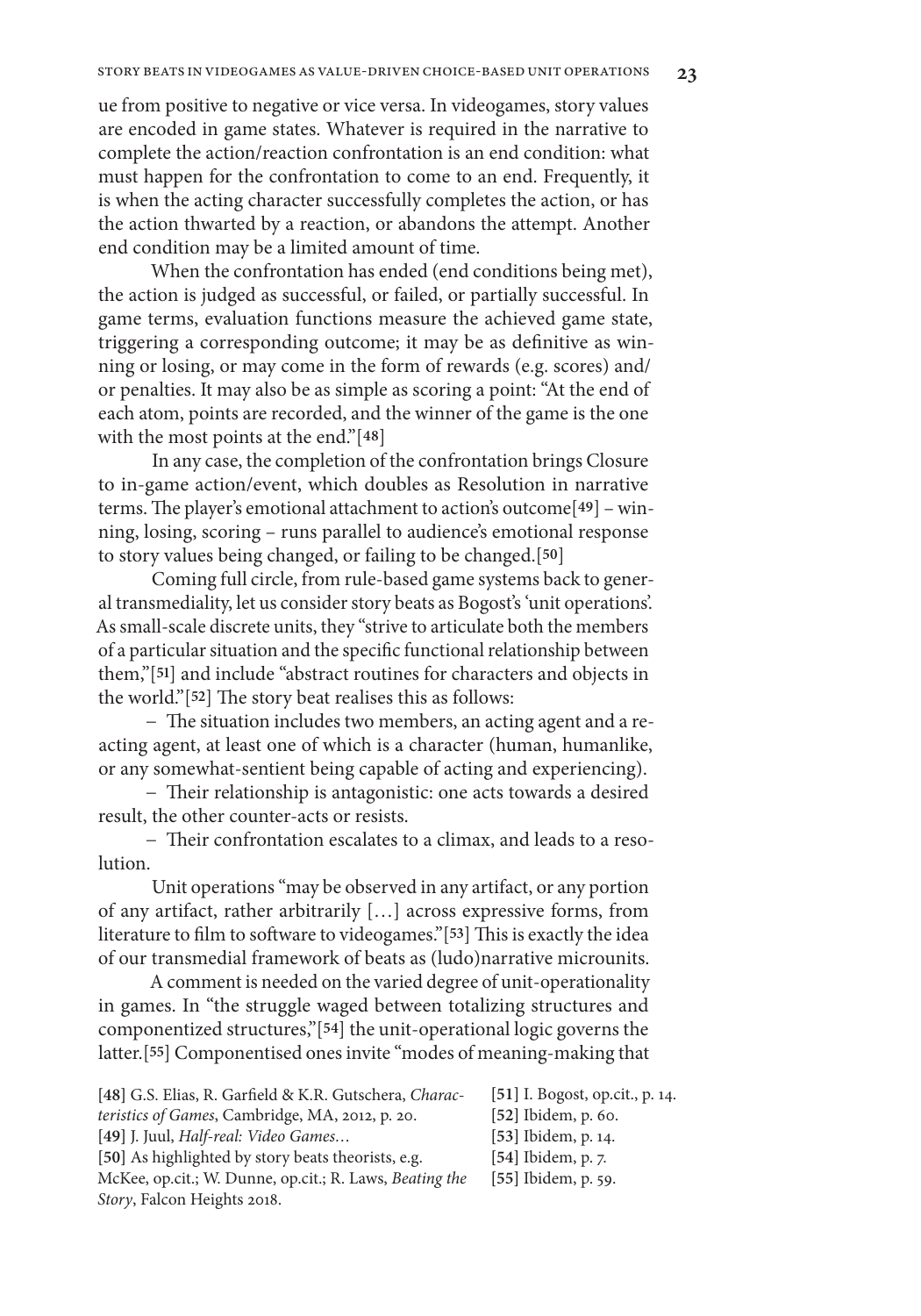#### 24 MICHAŁ MOCHOCKI, RAINE KOSKIMAA

privilege discrete, disconnected actions over deterministic, progressive system."[**56**] By contrast, with its linear progression in the nested hierarchy of story/act/scene/beat, traditional storytelling builds "holistic, totalizing systems from the top down."[**57**] Some videogames and game genres follow this model, e.g. point-and-click adventure games like *Syberia*, where the narrative system is pre-designed holistically, and discovered step by step. In Bogost's terms, this is system operations. In unit operations, we have "systems as assemblages of units,"[**58**] whose example in videogame narratives is *The Sims: Hot Date.*[**59**] Juul names it 'games of progression' versus 'games of emergence.'[**60**] *Open-world RPGs like Witcher 3* combine the system-operational progression of quests with unit-operational emergence of world exploration.

Where the game positions itself on the scale between progression and emergence determines the importance of the story beat in relation to the story. In top-down linear narratives, the story beat only executes a step in pre-determined plot, a step of minor importance in most scenes, more important only in climaxes of major and final events. In emergent, unit-operational narratives, it is the flow of story beats that shapes narrative progression.

| Unit operations<br>and anatomy of choice  | The procedure of Galloway's 'diegetic operator acts', when the<br>character's action is triggered by the player's action, may be further<br>described in Salen & Zimmerman's[61] five-step 'anatomy of a choice'.                                                                     |
|-------------------------------------------|---------------------------------------------------------------------------------------------------------------------------------------------------------------------------------------------------------------------------------------------------------------------------------------|
|                                           | Set-up<br>1. What happened before the player was given the choice?<br>2. How is the possibility of choice conveyed to the player?                                                                                                                                                     |
|                                           | Confrontation (Action)<br>3. How did the player make the choice?                                                                                                                                                                                                                      |
|                                           | Confrontation (Reaction)<br>4a. What is the result of the choice?                                                                                                                                                                                                                     |
|                                           | Resolution<br>4b. How will it affect future choices?<br>5. How is the result of the choice conveyed to the player?                                                                                                                                                                    |
|                                           | Salen & Zimmerman highlight the difference between 2. and<br>5. as "external events" that are represented to the player in the game<br>interface (screen, audio, hardware game controls), and 1.,3.,4. as "in-<br>ternal events" that take place in the game state machine. They come |
| [56] Ibidem, p. 3.<br>$E71$ Ibidam n $10$ | [60] J. Juul, The open and the closed: game of emer-<br>aguas and games of programsion [in] Computer                                                                                                                                                                                  |

**[57]** Ibidem, p. 49. **[58]** Ibidem, p. 7.

**[59]** Ibidem, p. 86–89.

*gence and games of progression*, [in:] *Computer Games and Digital Cultures Conference Proceedings*, ed. F. Mäyrä, Tampere 2002, pp. 323–329.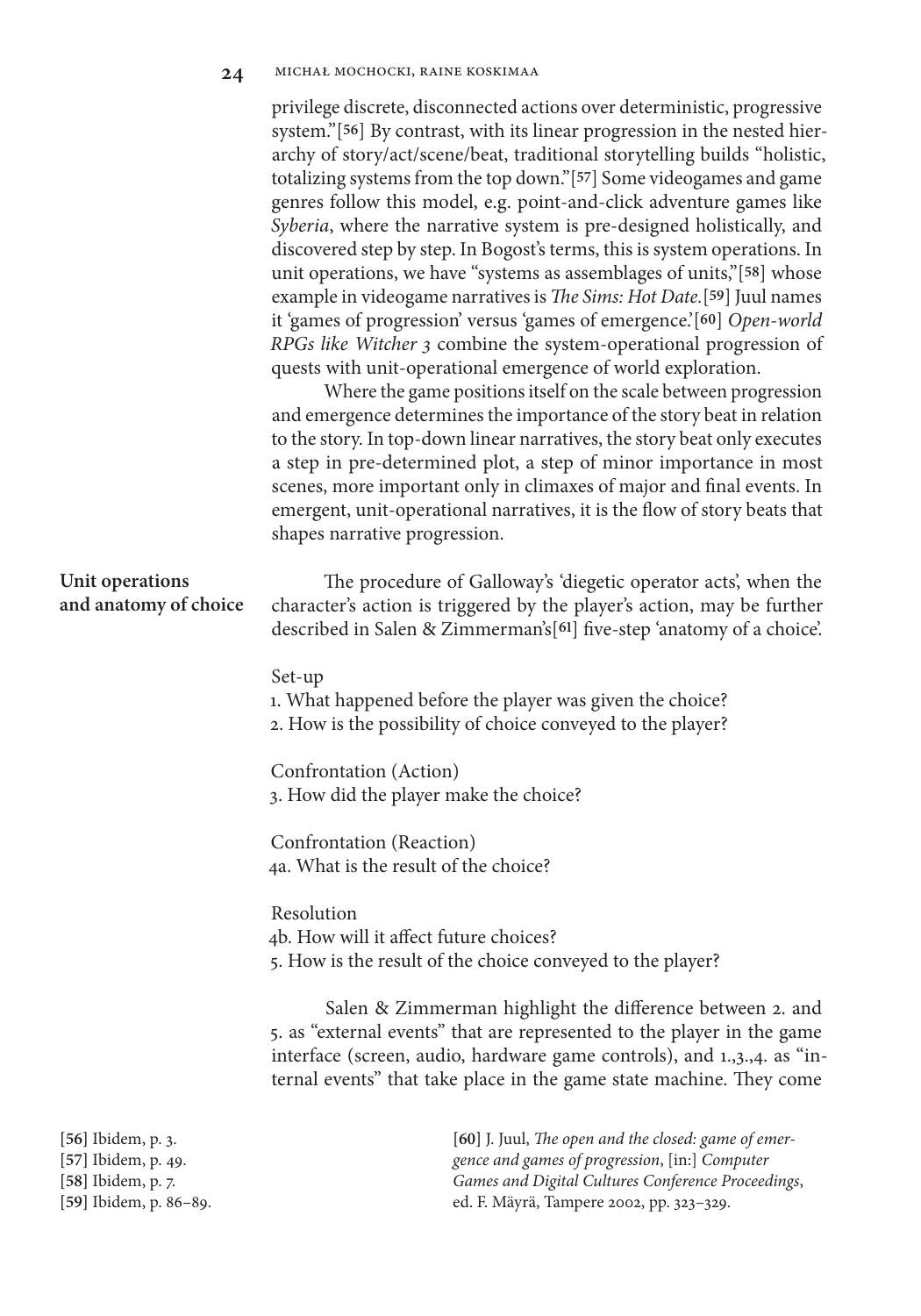together in narrative designer Ben Jaekle's words: "**Gameplay is Story.**  The player's choices are the character's choices."[**62**] Analysis of player choices in story beats, exemplified by Murray's MSc thesis,[**63**] is by all means a fruitful area of investigation. Co-presence of multiple goals – and choice of actions leading to various potential outcomes - may be analysed with Mawhorter's "choice poetics."[**64**]

To broaden the scope, let us consider if it also works vice versa: the character's choices imagined as the player's. Does it make sense to apply the anatomy of choice to 'diegetic machine acts', i.e. actions taken by the player character in cutscenes, and by NPCs in general? In the literal sense, no human choice is being made, with events determined by algorithms. However, if we replace 'player' with 'character' as choice-maker, the procedure of the story beat remains. This is the point of "narrative-driven" video games,[**65**] focused as they are on fictional characters to which players "attribute consciousness."[**66**] Whenever it is an actual story beat (with a goal identified in the set-up, action clashing with opposing reaction, and the resulting outcome), then the character's decision to act is this character's choice in the storyworld, whether player-controlled or not.

The continuity of choice-making between gameplay and cutscenes finds support in Alexander's anthropological genre theory, which assumes that all action in narrative genres "manifests the dynamic metaphors of choosing the right turn in the story's cognitive maze."[**67**]

The protagonist - avatar — a shared, projected alter ego of the audience makes complex decisions and initiates steps, considering variable options for the paths taken, limited by each genre's conventions. As expected, the audience, familiar with the genre and aware of possible steps, is eager to follow the hero's moves, in "his shoes," calculating at once how to act wisely in this predicament.[**68**]

Let us not be misled by Alexander's use of the word 'avatar'; she does not speak of videogames, but rather, she applies game metaphors to narrative genres in any medium. To her, "The game-like foundation of genres originates from ritual, which gave birth to interactivity as riddle-saturated challenges, inseparable from ritual structure,"[**69**] and it is "Pathfinding and pathmaking […] that define the intrinsic link between ritual, genre, and game."[**70**]

**[61]** K. Salen, E. Zimmeran, op.cit.

```
[62] B. Jaekle, op.cit.
```
**[63]** J.T. Murray, *Annotating Player Experience in Telltale Games The Wolf Among Us*, MSc Thesis, UC Santa Cruz, Santa Cruz 2018, <https://escholarship.org/uc/ item/69n1d6tp>, accessed: 2.03.2020.

**[64]** P.A. Mawhorter, *Artificial Intelligence as a Tool for Understanding Narrative Choices*, PhD Diss., UC Santa Cruz 2016, <https://www.cs.hmc.edu/~pmawhorter/research/dis/artificial\_intelligence\_as\_a\_tool\_ for\_understanding\_narrative\_choices-Mawhorter-2016.pdf>, accessed: 2.03.2020.

- **[65]** M. Caracciolo, *Playing home…*
- **[66]** Idem, *The Experientiality of Narrative…*,
- pp. 115–117.
- **[67]** L. Alexander, op.cit., p. 271.
- **[68]** Ibidem, p. 266.
- **[69]** Ibidem. p. 271.
- **[70]** Ibidem. p. 266.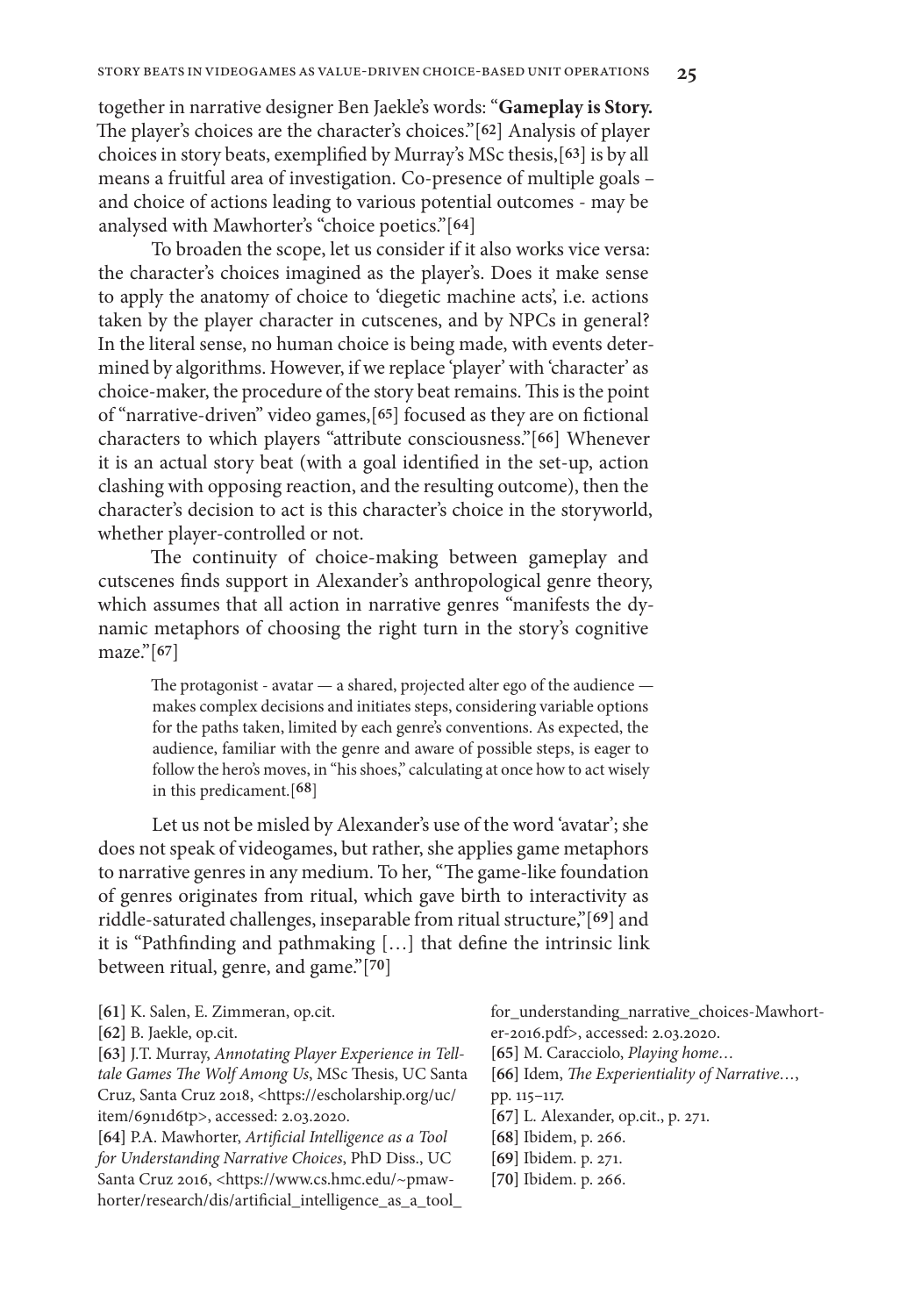The difference between physical enacting of avatar's action via game controllers, and witnessing his/her action in cutscenes, is even more reduced by embodied affective responses. This goes beyond the early videogame narratology[**71**] that rejected the passivity of cutscenes (and film, fiction, drama) on the grounds of cognitive activity in interpretation, memorisation and anticipation. Enactivist embodiment is attributed to "motor resonance": the fact that mere observation of somebody performing an action (or imaginary act of ourselves performing it) triggers partially the same brain and hormonal activity as actual performance. Readers/viewers of fiction "internally and unconsciously enact the characters' movements"[**72**], shaping "our evaluative enactments on the basis of our sensorimotor skills (which are derived from our bodily experience of the world)."[**73**] To Bogost, these "mirror neurons" phenomena "suggest ways of understanding units of representational meaning that do not necessarily have recourse to narrative"[**74**], more like a direct transfer of bodily experience. Yet, to narratologists, it is very much about narrativity.

[...] narrative has a built-in rhythmicity that involves both the representation of bodily movements and the negotiation of affective values […]. In prose narrative, these movements are a matter of semiotic representation rather than direct perception: nevertheless, our imagination of characters moving in narrative space is still to a large extent based on patterns arising from our embodied interaction with the World.[**75**]

The embodied affective responses are physiological, and therefore no less physical (material) than pressing buttons. This invites us to rethink the boundary between seeing and doing. Early studies on videogame storytelling emphasised the bodily aspect of thumbs and muscles operating game controls.[**76**] Defining diegetic operator acts as ritualistic dromenons, Galloway insists "while there is an imaginative form of the expressive act within the diegesis of the game, there is also a physical form of the same act,"[**77**] so what used to be the act of reading is now the act of doing, or just 'the act'."[**78**] However, with some exceptions, such as haptic controllers, "the symbolic control of keys, controller buttons, and thumb sticks" has "no direct, mimetic relationship between the actual movement performed by the player and the corresponding movement executed by the avatar."[**79**] It is likely that narrative involvement with "the *alterbiography* […] generated by the individual player as she takes action in the game"[**80**] is much more

**[71]** e.g. J. Newman, *Videogames*, London 2004, p. 94–98. **[72]** M. Caracciolo, *Ungrounding fictional worlds…*, p. 124. **[73]** J. Alber, *Logical contradictions, possible worlds theory, and the embodied mind*, [in:] *Possible Worlds Theory and Contemporary Narratology*, eds. A. Bell, M.-L. Ryan, Lincoln 2019, p. 170. **[75]** M. Caracciolo, *Ungrounding fictional worlds…*, p. 122–123. **[76]** J. Newman, *Videogames…*, p. 141. **[77]** A.R. Galloway, op.cit., p. 25. **[78]** Ibidem, p. 2. **[79]** G. Calleja, *In-Game: From immersion to incorporation*, Cambridge, MA, 2011, p. 63. **[80]** Ibidem, p. 115.

**[74]** I. Bogost, op.cit., p. 70.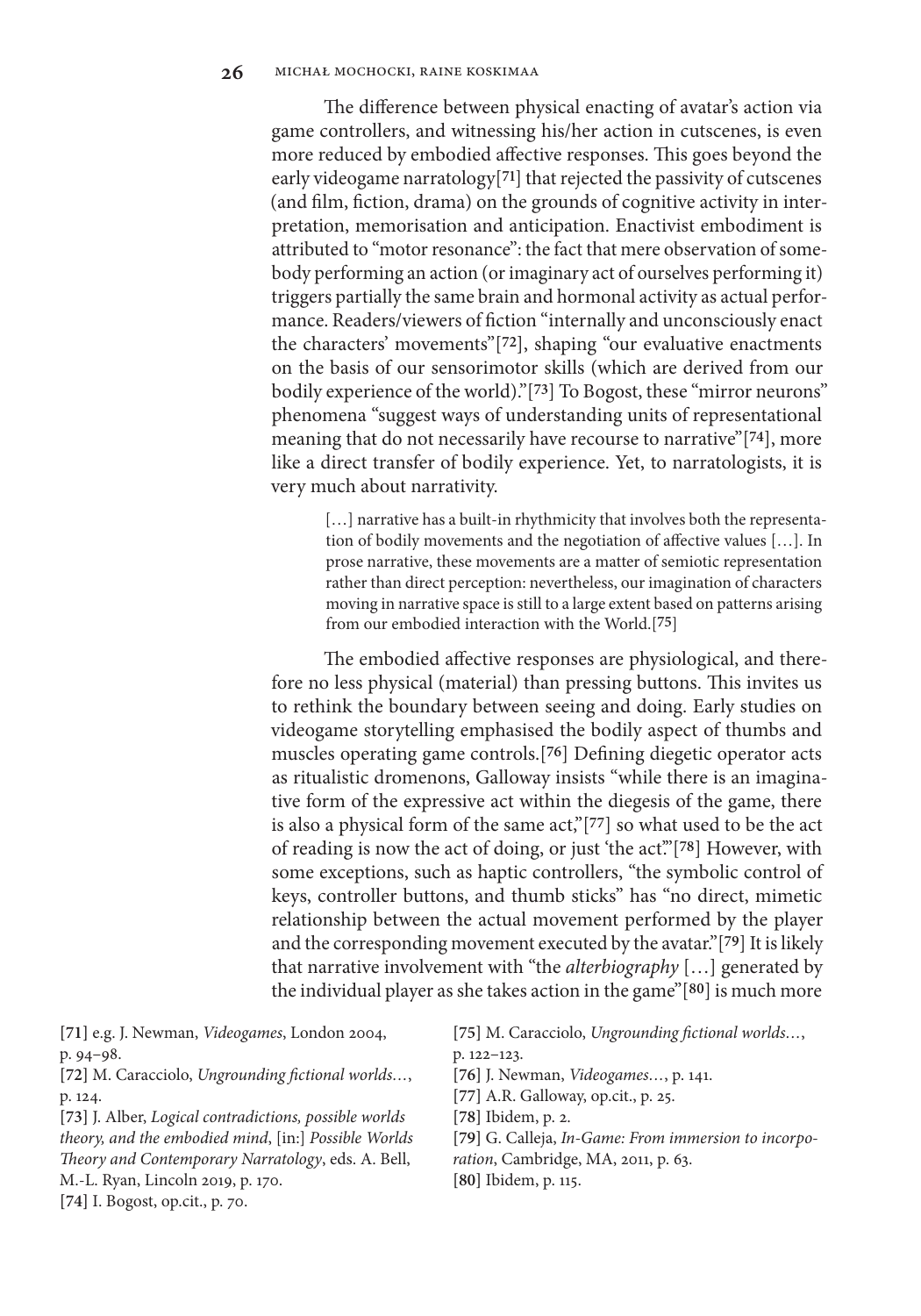reliant on the 'mirror' or 'motor' response fired up in the brain by identification with the audiovisual and textual representations of the avatar.

"People move their hands, bodies, eyes, and mouths when they play,"[**81**] but they do not freeze motionless for cutscenes. They move eyes, smile, flex muscles, clench or unclench fists, jump on the chair when jumpscared. Also, the less-visible bodily responses - heart rate, breath, adrenaline rush – do not differentiate between gameplay and cutscene. This is not to deny the importance of player's kinaesthetic agency in the overall gameplay experience, only to emphasise that bodily action-response is not limited to it.

All in all, if story beats are transmedial, they can be found in non-gameplayed representations just as well as in operator acts, in cinematic cutscenes as well as in the cinema, in textual descriptions no less than in literature, in the player character's actions, and in those taken by NPCs. In narrative-driven video games, Caracciolo insists, gameplay-based uncertainty of outcome tends to overlap closely with the narrative suspense. If the player sends the character down a risky ladder, the player's uncertainty about the failure/success of in-game action cannot be separated from the narrative interest in how it will end for the character.[**82**]

Having established this, let us return to procedural unit operations. The above-described components, characters + goals/conflict + mechanics + emotional outcome, all meet in the story beat, from Set-up (beginning) to Confrontation (middle) and Resolution (end). In terms of the GARO model,

1. (G) Goal/Conflict is established in the Set-up / Stimulus. The goal is to change the value of one (or more) parameters in the game state.

 $2.(A) + (R)$  The core of the story beat, which is the Action/Reaction pair (Conflict), is governed by Mechanics.

3.(O) The Outcome of the Action is the story beat's Resolution, bringing an emotional Closure when the challenged story value changes or remains.

There is further variety in the structure of the Action+Reaction (A+R) pair with regard to player control (operator vs machine); and to the relative power of A in relation to R. Sometimes, it is R that matters more, especially when it is operator-controlled when A is coming from the machine.

**Diegetic operator act (A)** is the core of narrative videogames: player's action directly controls avatar's A, which meets with R coming from a computer-controlled opponent (an NPC, monster, or inanimate force). Typical example: attack an enemy.

**Diegetic operator act (R)** reverses the above: A comes from a computer-controlled agent, and the player's action controls the avatar's R. Typical example: defend against an attack.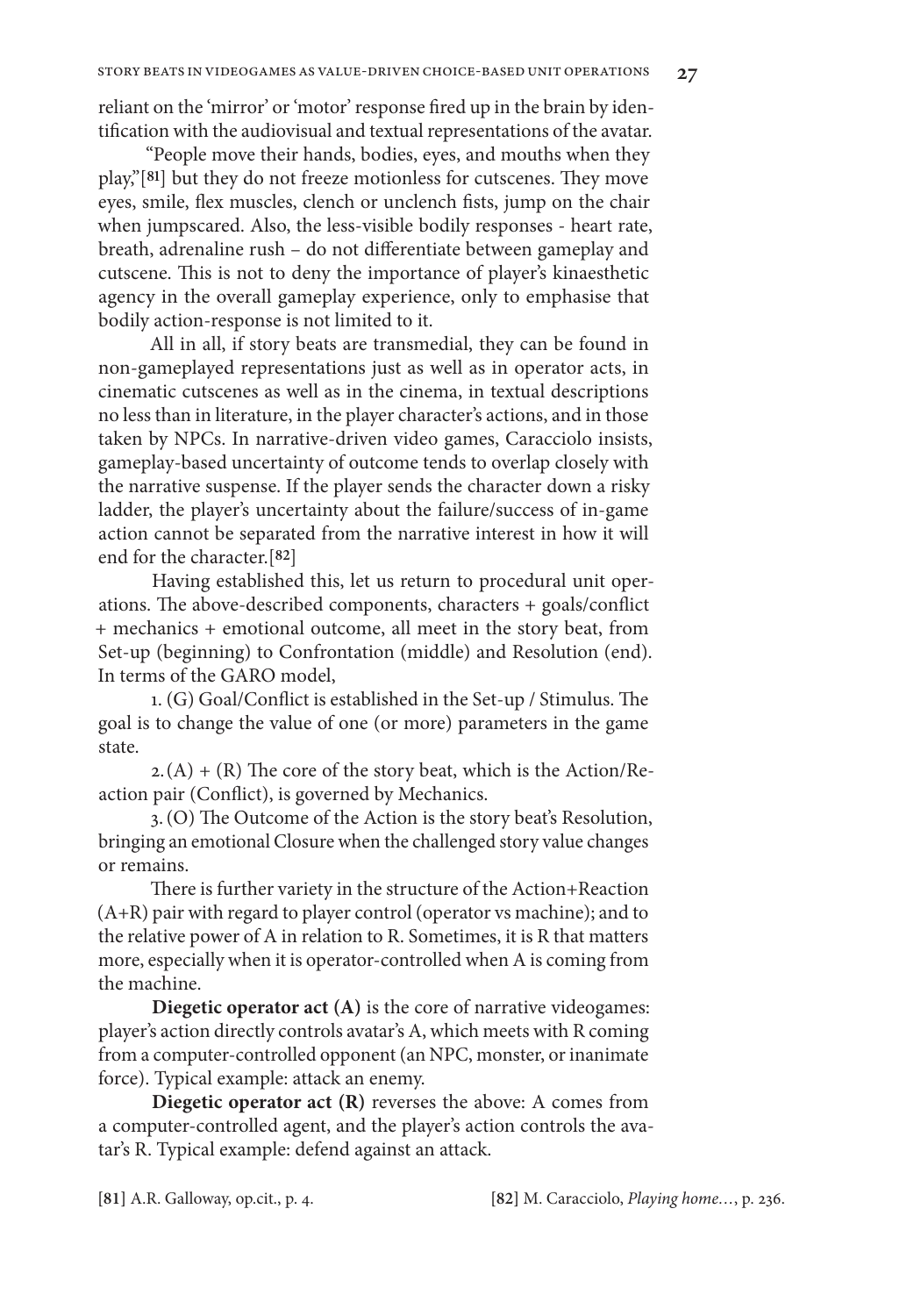**Diegetic machine act (A / R)** are actions / reactions of computer-controlled objects paired with diegetic operator acts in the above examples. In cutscenes, machine acts include all actions / events, including those of the player avatar, as the avatar temporarily becomes computer-controlled like an NPC.

**Nondiegetic operator act (A)** may also translate to a diegetically-meaningful avatar's action. Galloway defines them as "actions of configuration […]always executed by the operator and received by the machine."[**83**] For example,

In Final Fantasy X the process of configuring various weapons and armor, interacting with the sphere grid, or choosing how the combat will unfold are all executed using interfaces and menus that are not within the diegetic world of the game. These activities may be intimately connected to the narrative of the game, yet they exist in an informatic layer once removed from the pretend play scenario of representational character and story.[**84**]

On the one hand, configuring equipment in a nondiegetic menu may easily be translated to the character trying on suits of armour, packing / unpacking bags, or manually crafting items from components. Based on the nature of the narratively imagined activity, it would be classified as "physical" or "magical" action (see 2.0). It is questionable, however, if such actions could function as A or R in story beats. A beat requires a confrontation between A and R, which does not exist in configuration actions that meet no resistance and automatically succeed (or automatically fail, given the carrying capacity limits or level requirements of certain items).

**Multiple actors** further complicate the structure. If the beat includes more than two acting agents, we may have one A with multiple Rs, or several As with one R, or the same A or R jointly performed by several actors. The most complex option of multiple simultaneous As paired with multiple Rs may be relatively easy to deal with by separating into several simultaneous beats.

In this article, we have taken a look at story beats in video games. We had defined story beats in a transmedial way,[**85**] making the concept applicable to stories in different media, but here the focus has been on the specifics of video games. Story beats are basic units in dramatic action, moments where story-based values are changed (or there is an attempt to change those values) and there is an opposing force or instance to be detected. This is captured in the Goal-Action-Reaction-Outcome model, where the action (and choices behind actions) may be performed by the player or game characters. The GARO model is adjusted to fit into the unit operations framework.[**86**]

The framework of story beats representing five layers of experientiality – action, interpersonal interaction, emotion, thought, and

**[83]** A.R. Galloway, op.cit., p. 12. **[84]** Ibidem, p. 14.

**[85]** M. Mochocki, R. Koskimaa, forthcoming. **[86]** I. Bogost, op.cit.

## **Conclusion**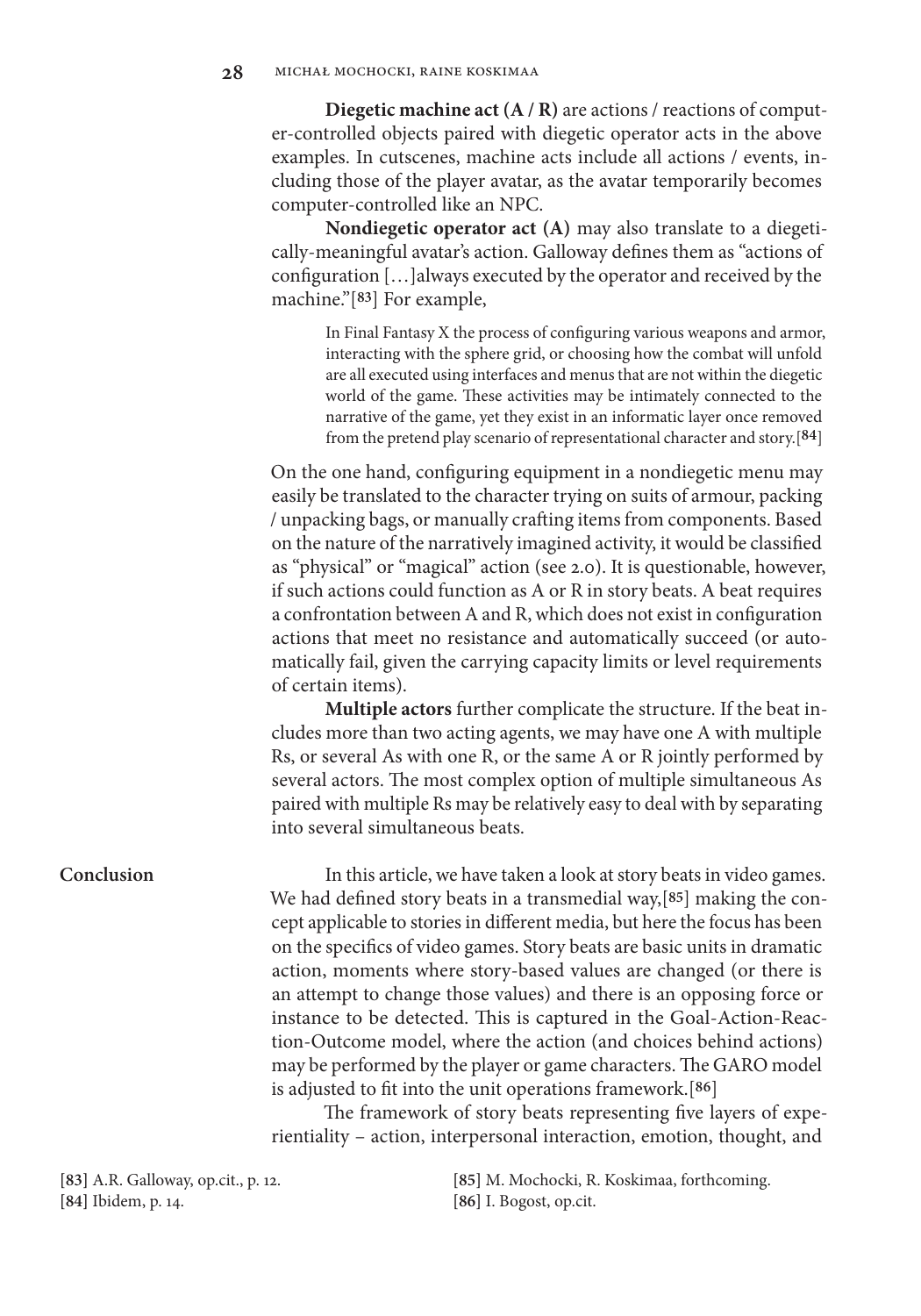sensory perception – is a measuring stick for the richness of human experience represented in videogame narratives.[**87**] The most obvious approach would be close-up examination of beat structures (unit operations) in particular scenes, the kind of video games 'micropoetics' heralded by Kubiński: "close textual interpretations, focused on the detail and scrupulously catching significant nuances at various levels of cultural texts."[**88**] In addition to such close readings, a holistic analysis of entire games will reveal:

1. How many of the five beat types (and their subtypes) are used in the game. Higher diversity of beats will reflect a higher richness in the representation of the character's experience.

2.How they are distributed between player-controlled 'diegetic operator acts' and computer-controlled 'machine acts'. Higher/lower variety of beat types offered to the player's choice is a parameter for player's narrative agency with regard to said richness.

3.Which beat types are dominant, which are rare, and whether it changes between different parts of the game.

4.How much the game narrative is structured by the logic of unit operations and system operation.

5.What emotional rhythm emerges from the pacing of dramatic action in the beats.

6. Whether the pairings of player's action and character's behaviour create ludonarrative unity or dissonance.

7. Which story values are dominant, frequent, and rare in the game, and how characters are related to them (as in Murray's analysis of *The Wolf Among Us*[**89**]*).* 

8.How the story values reflect general and culture-specific ethical and moral values (e.g. the five moral foundations defined by Haidt[**90**]).

9.How dramatic beats (of action/reaction) coexist with dramatic moments (reactions / discoveries not based on A/R confrontations).

There is an unavoidable degree of arbitrariness in isolating story beats, with their negotiable granularity between single and serial actions, and sometimes unclear boundaries between simple and dramatic action. Moreover, a narrow focus on the protagonist will generate fewer story beats than a broad focus on all acting characters. This seems a disadvantage; different researchers may list story beats somewhat differently, which is not to say that the process would be wholly arbitrary. Rather, it is a question of flexibility regarding alternative priorities in targeted focusing, zooming in or out as best serves the research purpose.

**[87]** See M. Fludernik, *Towards a "Natural" Narratology*, London – New York 2005; and M. Caracciolo, The Experientiality of Narrative..., for character's experientiality as a defining feature of narrativity. [88] P. Kubiński, Micropoetics and video games, "Forum of Poetics" 2017, no. 9, p. 65.

**[89]** J. Murray, *Annotating Player Experience in Telltale Games The Wolf Among Us*, MSc Thesis, UC Santa Cruz, Santa Cruz 2018, <https://escholarship.org/uc/ item/69n1d6tp>.

**[90]** J. Haidt, *Moral psychology for the twenty-first century*, "Journal of Moral Education" 2013, no. 3 (42), pp. 281–297.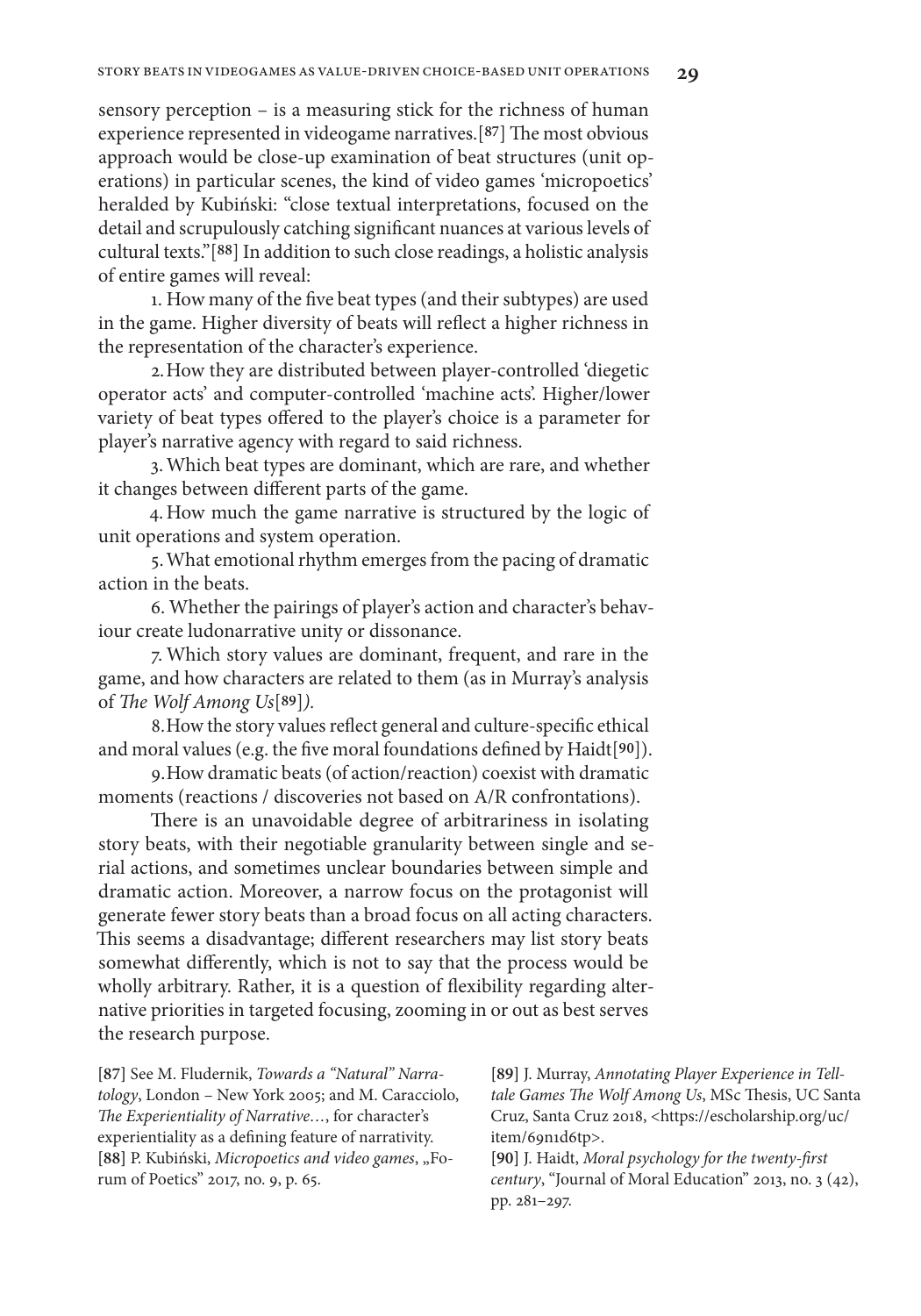In the three-fold scope of game studies – game, player, culture (aka formal, experiential, and cultural systems) – story beats may be investigated on all levels:

1. Formal – as formal narrative affordances embedded in the rule system (mechanics), and in the structures of narrative content.

2.Experiential – how these affordances are used and experienced by players; also, how players experience computer-controlled beats.

3.Cultural – how story beats in videogames correspond with beats in other media; and how they may reflect broader social, economic, ideological, and other forces.

Some games will only use Action beats, some may explore the full richness of all five 'experiential modules', and many will fall in between. Some games will limit player-controlled beats to Action and verbal Interaction (speech), relegating Emotion and Thought to cutscenes. The variety of story beats in the whole game, and especially in player-controlled actions, may be studied as narrative affordances. General tendencies can be revealed in entire genres, such as the FPS or dating simulator. These are just a handful of potential developments of this project.

Aarseth E.J., *Cybertext: Perspectives on ergodic literature*, Baltimore 1997 bibliography

- Alber J., *Logical contradictions, possible worlds theory, and the embodied mind*, [in:] *Possible Worlds Theory and Contemporary Narratology*, eds. A. Bell, M.-L. Ryan, Lincoln 2019, pp. 157–176
- Alexander L., *Genre*, [in:] *The Routledge Companion to Imaginary Worlds*, ed. M.J.P. Wolf, New York 2018, pp. 256–273
- Björk S., Holopainen J., *Patterns in Game Design*, Hingham, MA, 2005
- Bogost I., *Unit Operations: An approach to videogame criticism*, Cambridge, MA, 2006
- Calleja G., *In-game: From immersion to incorporation*, Cambridge, MA, 2011
- Caracciolo M., *The Experientiality of Narrative: An enactivist approach*, Berlin Boston 2014
- Caracciolo M., *Playing home: videogame experiences between narrative and ludic interests*, "Narrative" 2015 no. 3 (no. 23), pp. 231–251, https://doi.org/10.1353/ nar.2015.0022
- Caracciolo M., *Ungrounding fictional worlds. An enactivist perspective on the "Worldlikeness" of fiction*, [in:] *Possible Worlds Theory and Contemporary Narratology,*  eds. A. Bell, M.-L. Ryan, Lincoln 2019, pp. 112–131
- Cowley K., *Action beats, dialogue beats and beat variation*, [in:] *Stories Matter*, 2014, <http://www.katherinecowley.com/blog/action-beats-dialogue-beats- -and-beat-variation/>
- Cowley K., *Writing Powerful Story Beats in Fiction,* SlideShare 2016, <https://www. slideshare.net/kathycowley/writing-powerful-story-beats-in-fiction>
- Dunne W., *The Dramatic Writer's Companion: Tools to develop characters, cause scenes, and build stories,* Chicago 2009
- Egenfeldt-Nielsen S., Smith J.H., Tosca S.P., *Understanding Video Games: The essential introduction,* New York 2008